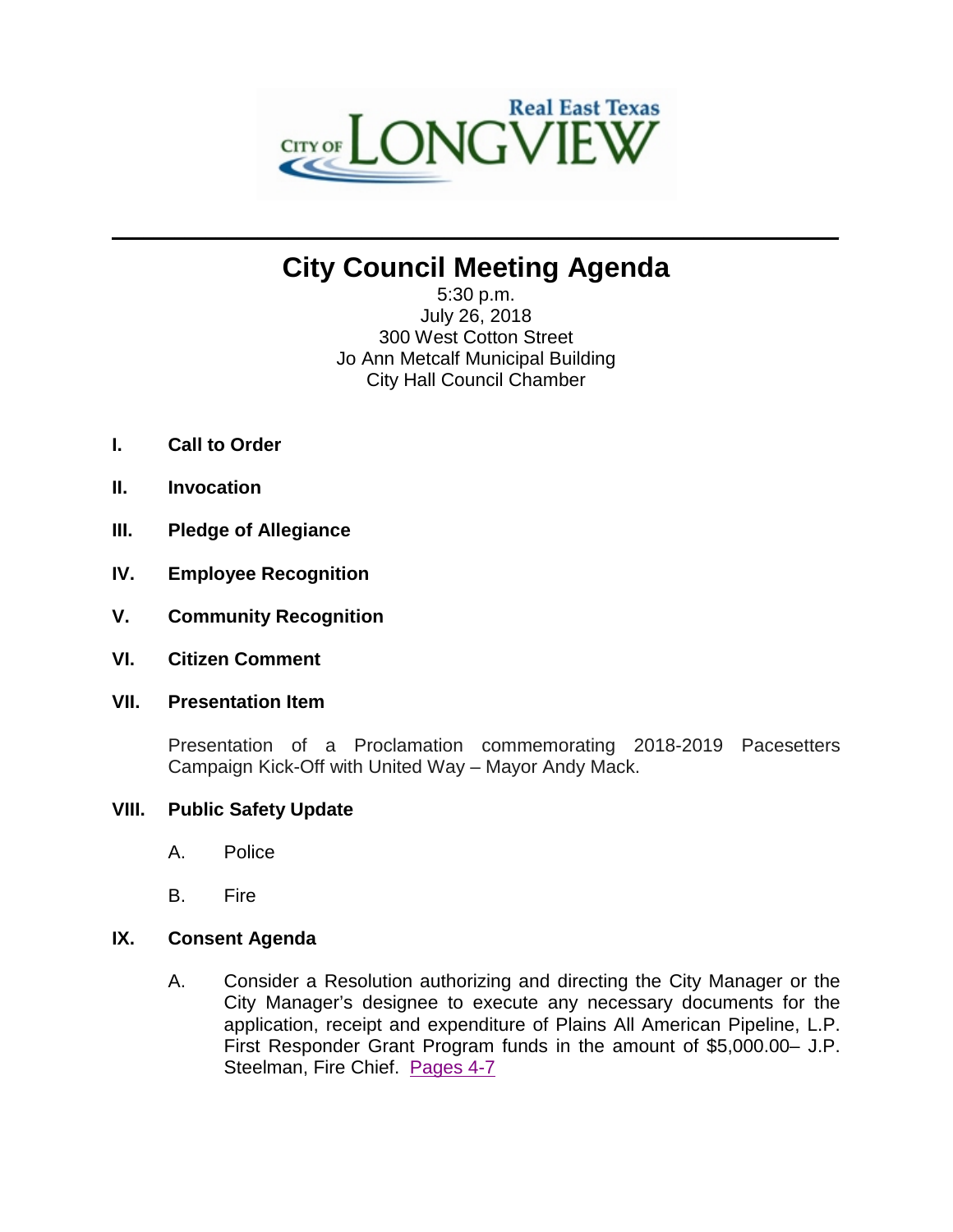- B. Consider a Resolution authorizing and directing the City Manager or the City Manager's designee to execute any necessary documents for the application, receipt and expenditure of CenterPoint Energy Community Partnership Grant Program funds in the amount of \$1,000.00 for water rescue equipment for the Longview Fire Department – J.P. Steelman, Fire Chief. [Pages 8-11](#page-7-0)
- C. Consider a Resolution awarding a contract to and authorizing and directing the City Manager or the City Manager's designee to execute any necessary documents with BTH Bank, National Association for primary bank depository services – Angela Coen, Finance Director. [Pages 12-16](#page-11-0)
- D. Consider a Resolution authorizing and directing the City Manager or the City Manager's designee to execute any necessary documents for the application, receipt and expenditure of grant funds from the Texas Homeless Network to secure a fulltime VISTA (Volunteer in Service to America) volunteer to help eliminate poverty and help mitigate community risk factors regarding poverty and homelessness – Dietrich R. Johnson, Asst. Director Community Services Administration. [Pages 17-20](#page-16-0)
- E. Consider a Resolution establishing the date, time, and place for a public hearing on the proposed Fiscal Year 2018-2019 budget – Angela Coen, Director of Finance. [Pages 21-23](#page-20-0)
- F. Consider a Resolution awarding a contract to and authorizing and directing the City Manager or the City Manager's designee to execute any necessary documents with J & A Coating LLC, of Hughes Springs, Texas in an amount not to exceed \$122,055.00 for the project know as "Sabine Water Treatment Plant Clarifiers 1, 2 & 4 Paining" – Rolin McPhee, P.E., Director of Public Works. [Pages 24-27](#page-23-0)
- G. Consider a Resolution awarding a contract to and authorizing and directing the City Manager or the City Manager's designee to execute any necessary documents with C. D. Thomas Utilities, LLC, of Gilmer, Texas, in the amount of \$283,449.00 to for the construction of the project known as "Sewer System Improvements on Guthrie (GU-1) and Lafamo (LF-2)" – Rolin McPhee, P.E., Director of Public Works. [Pages 28-31](#page-27-0)
- H. Consider approval of the following minutes: June 14, 2018, June 20, 2018 and June 28, 2018 – Angie Shepard, City Secretary. [Page 32](#page-31-0)

### **X. Budget Item**

Presentation of the proposed Fiscal Year 2018 - 2019 budget for the City of Longview – Keith Bonds, City Manager.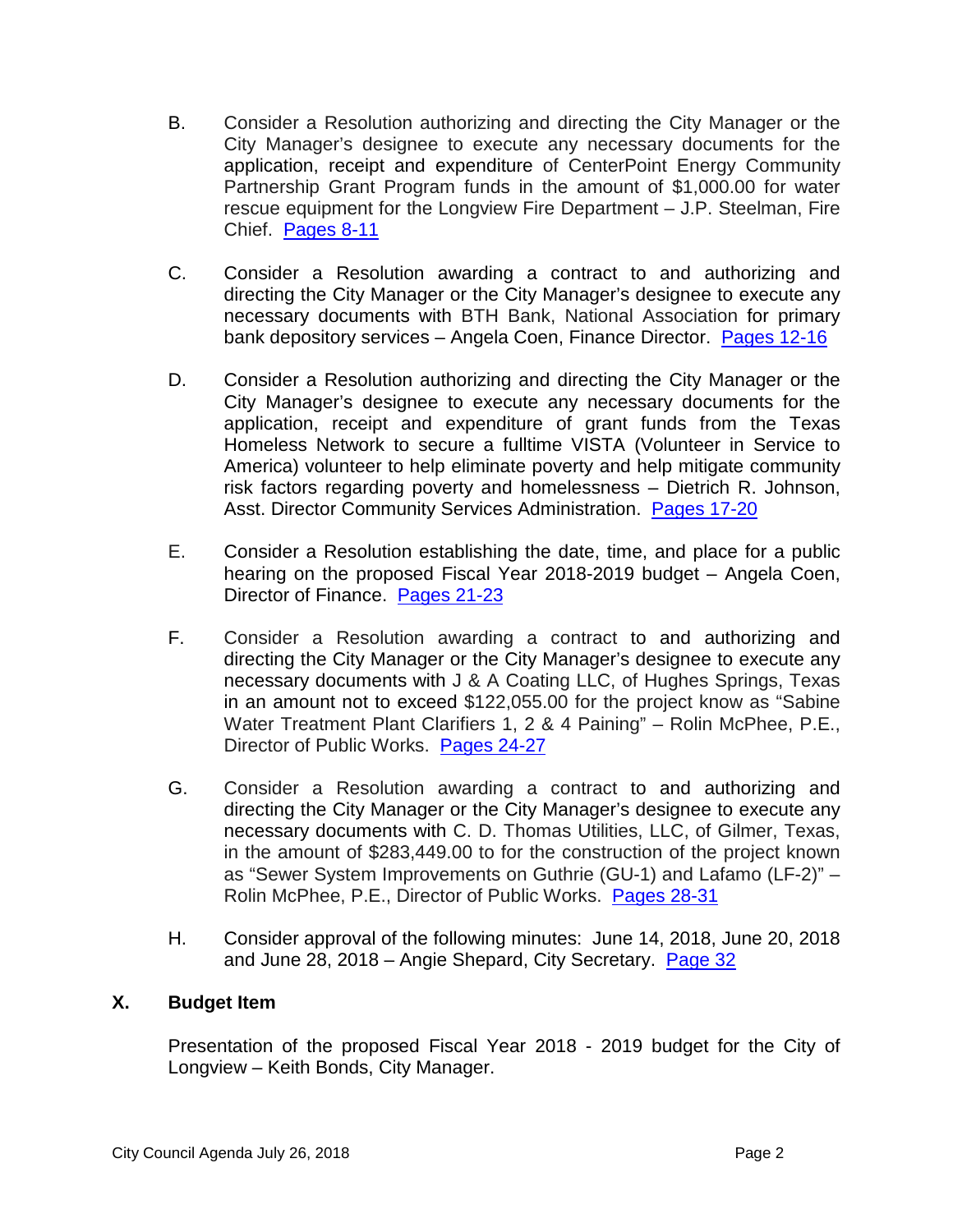### **XI. Discussion Item**

Discuss and provide direction concerning recommendations from the Comprehensive Plan Advisory Committee.

### **XII. Items of Community Interest**

### **XIII. Adjourn**

Any final action, decision, or vote on a matter deliberated in a closed meeting will only be taken in an open meeting that is held in compliance with Texas Government Code, Chapter 551. The City Council reserves the right to adjourn into a closed meeting or executive session as authorized by Texas Government Code, Sections 551.001, et seq. (the Texas Open Meetings Act) on any item on its open meeting agenda in accordance with the Texas Open Meetings Act, including, without limitation Sections 551.071-551.088 of the Texas Open Meetings Act. In addition, the City Council may consider a vote to excuse the absence of any City Council Member for absence from this meeting or for absence from any previous City Council meeting.

Persons with disabilities who plan to attend this meeting and who may need auxiliary aid or services are requested to contact the City Secretary's Office at 903.237.1080 at least two days before this meeting so that appropriate arrangements can be made. Para ayuda en español, por favor llame al 903.237.1000.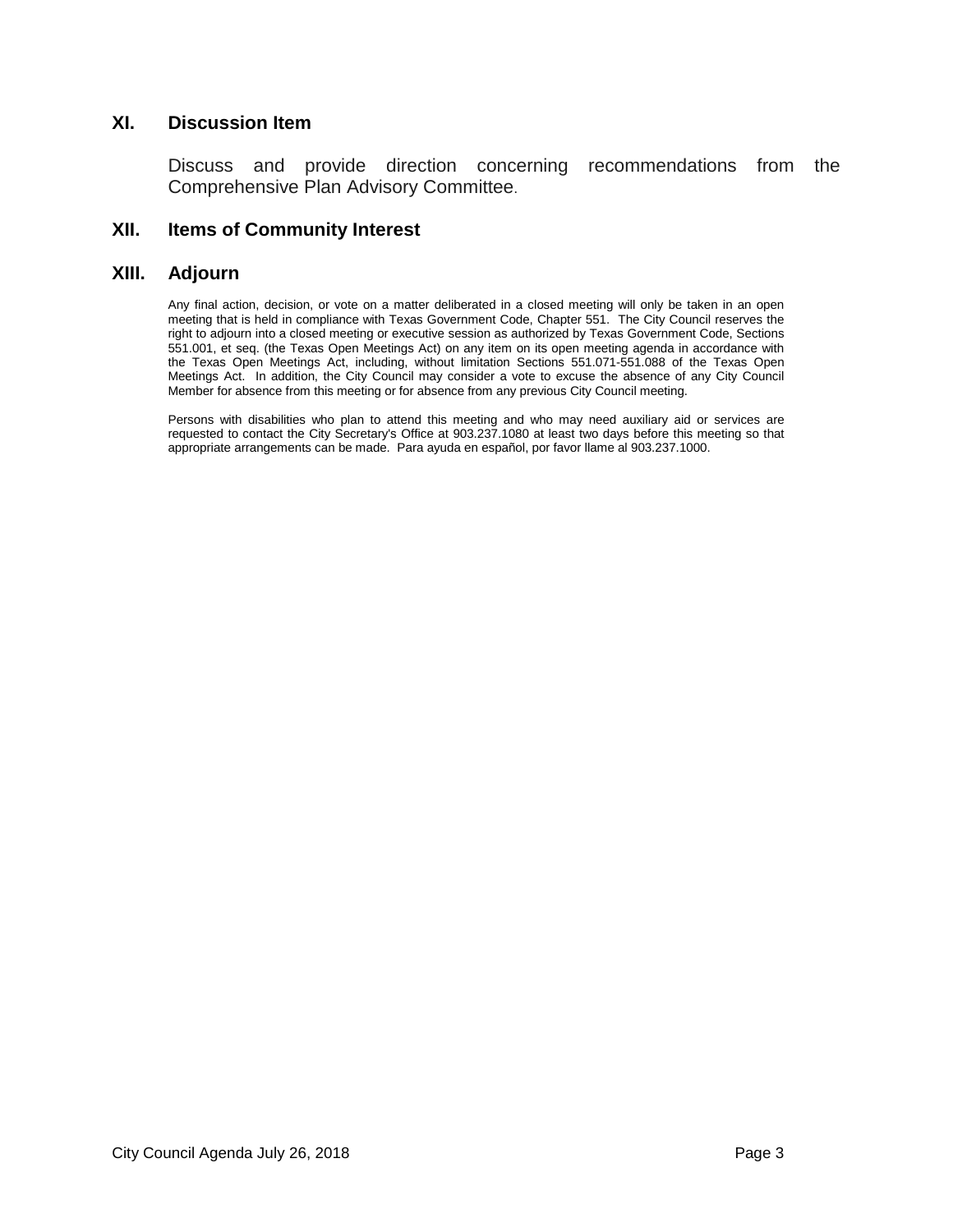## **RECEIPT OF GRANT FUNDING FOR FIRE DEPARTMENT**

<span id="page-3-0"></span>

| <b>DESCRIPTION:</b>        | Consider a resolution approving and authorizing the<br>Fire Department to execute the required documents to<br>receive the donation of \$5,000.00 from Plains All<br>American Pipeline L.P. First Responder Grant Program.<br>This grant is to purchase specialized equipment and<br>implements for the Fire Department's Water Rescue<br>Team. |
|----------------------------|-------------------------------------------------------------------------------------------------------------------------------------------------------------------------------------------------------------------------------------------------------------------------------------------------------------------------------------------------|
| <b>RECOMMENDED ACTION:</b> | Approval                                                                                                                                                                                                                                                                                                                                        |
| <b>SOURCE OF FUNDS:</b>    | No Matching Funds Required                                                                                                                                                                                                                                                                                                                      |
| <b>STAFF CONTACT:</b>      | J.P. Steelman, Fire Chief<br>903-237-1227<br>jpsteelman@longviewtexas.gov                                                                                                                                                                                                                                                                       |
| <b>COUNCIL DATE:</b>       | July 26, 2018                                                                                                                                                                                                                                                                                                                                   |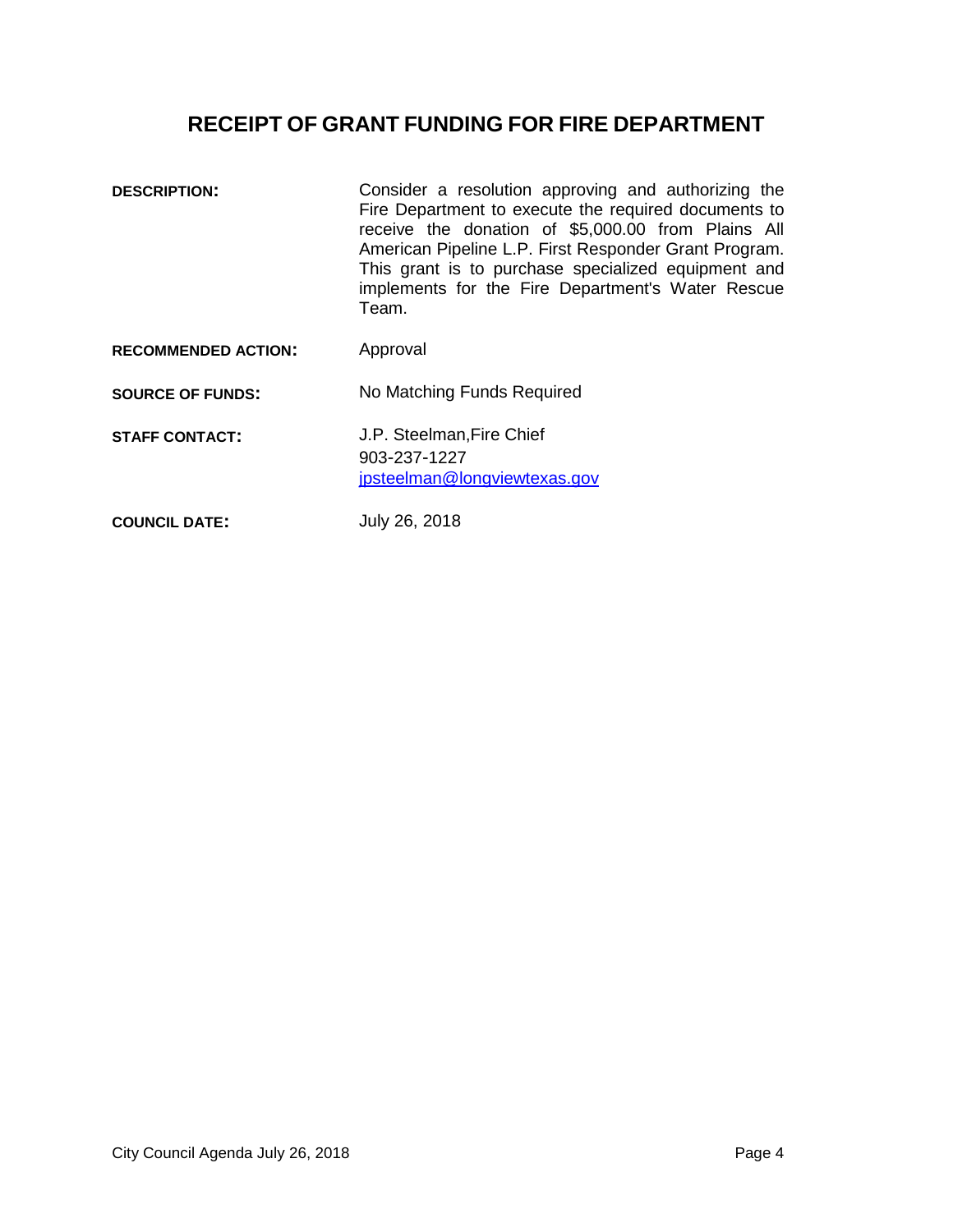**A RESOLUTION OF THE CITY COUNCIL OF THE CITY OF LONGVIEW, TEXAS, AUTHORIZING THE CITY OF LONGVIEW TO APPLY, RECEIVE AND EXPEND GRANT FUNDING FROM PLAINS ALL AMERICAN PIPELINE, L.P. FIRST RESPONDER GRANT PROGRAM IN THE AMOUNT OF \$5,000.00; AUTHORIZING AND DIRECTING THE CITY MANAGER OR HIS DESIGNEE TO EXECUTE ALL NECESSARY DOCUMENTS INCIDENT TO APPLYING, RECEIVING AND EXPENDING SAID GRANT FUNDING; FINDING THAT NO FUNDS WILL BE REQUIRED TO RECEIVE AND EXPEND SAID FUNDS; FINDING THAT THE MEETING AT WHICH THE RESOLUTION WAS APPROVED COMPLIED WITH THE OPEN MEETINGS ACT; MAKING OTHER FINDINGS AND PROVISIONS RELATED TO THE SUBJECT; AND DECLARING AN EFFECTIVE DATE.**

WHEREAS, the Fire Department is an emergency service response

agency within the City, parts of Gregg and Harrison County, and regionally, which

responds to fires and other emergencies; and,

WHEREAS, emergency services response, training and equipment needs

are an ever evolving cost to our City; and,

WHEREAS, funds are available from private sector grant resources which

are designed to facilitate emergency responder equipment needs; and,

WHEREAS, these funds are available at no matching cost to our

community; and,

WHEREAS, these funds will be utilized for the purchase of specialized equipment and implements for the Fire Department's Water Rescue Team; NOW THEREFORE,

BE IT RESOLVED BY THE CITY COUNCIL OF THE CITY OF LONGVIEW, TEXAS: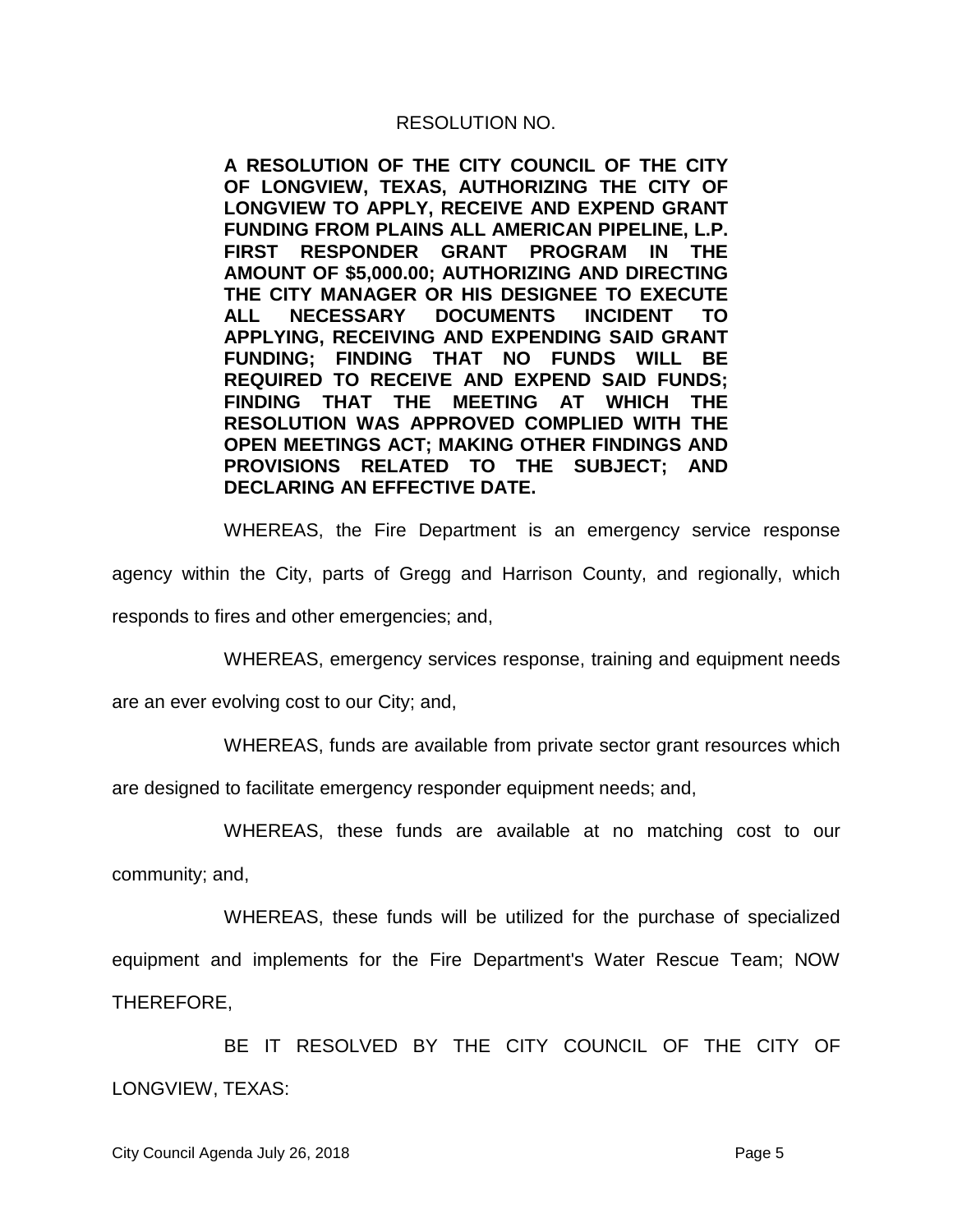Section 1. That the findings set out in the preamble to this resolution are hereby in all things approved and adopted.

Section 2. That the City of Longview is hereby authorized to apply, receive and expend grant funding from Plains All American Pipeline, L.P. First Responder Grant Program in the amount of \$5,000.00 for the purchase of specialized equipment and implements for the Fire Department's Water Rescue Team.

Section 3. That the City Manager through the City Manager's designee, is hereby authorized to execute all necessary documents, as approved by the City Attorney's Office, incident to applying for, securing and expending said grant funds referenced herein from the Plains All American Pipeline, L.P. First Responder Grant Program.

Section 4. That no cost or matching funds are required to receive and expend said funds.

Section 5. That the meeting at which this resolution was approved was in all things conducted in strict compliance with the Texas Open Meetings Act, Texas Government Code Chapter 551.

Section 6. That this resolution shall become effective immediately from and after its passage.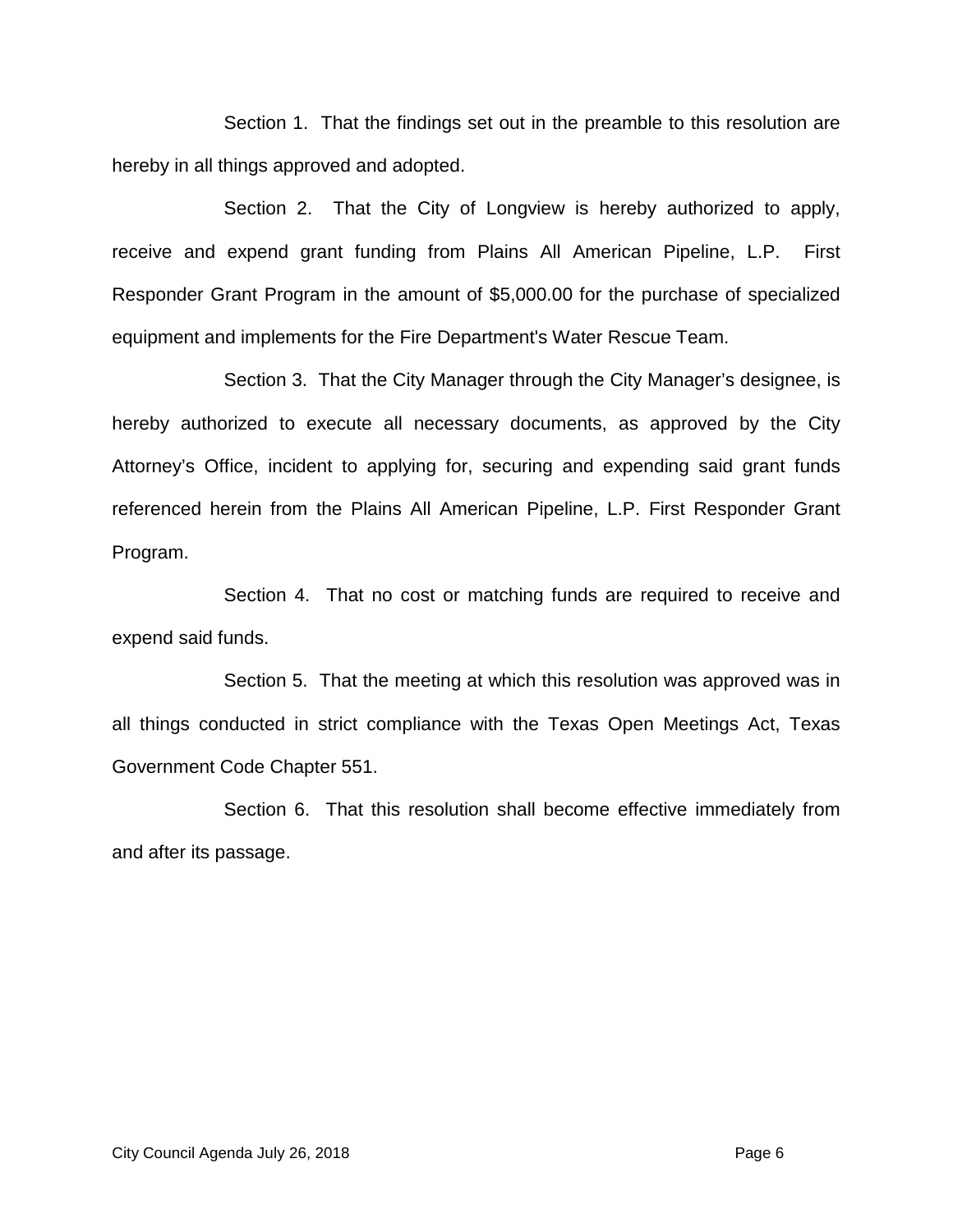PASSED AND APPROVED this 26<sup>th</sup> day of July, 2018

\_\_\_\_\_\_\_\_\_\_\_\_\_\_\_\_\_\_\_\_\_\_\_\_ Dr. Andy Mack Mayor

ATTEST:

\_\_\_\_\_\_\_\_\_\_\_\_\_\_\_\_\_\_\_\_\_\_ Angie Shepard City Secretary

APPROVED AS TO FORM:

\_\_\_\_\_\_\_\_\_\_\_\_\_\_\_\_\_\_\_\_\_\_ Jim Finley City Attorney

R FIRE GRANT PLAINS PIPELINE 7-26-18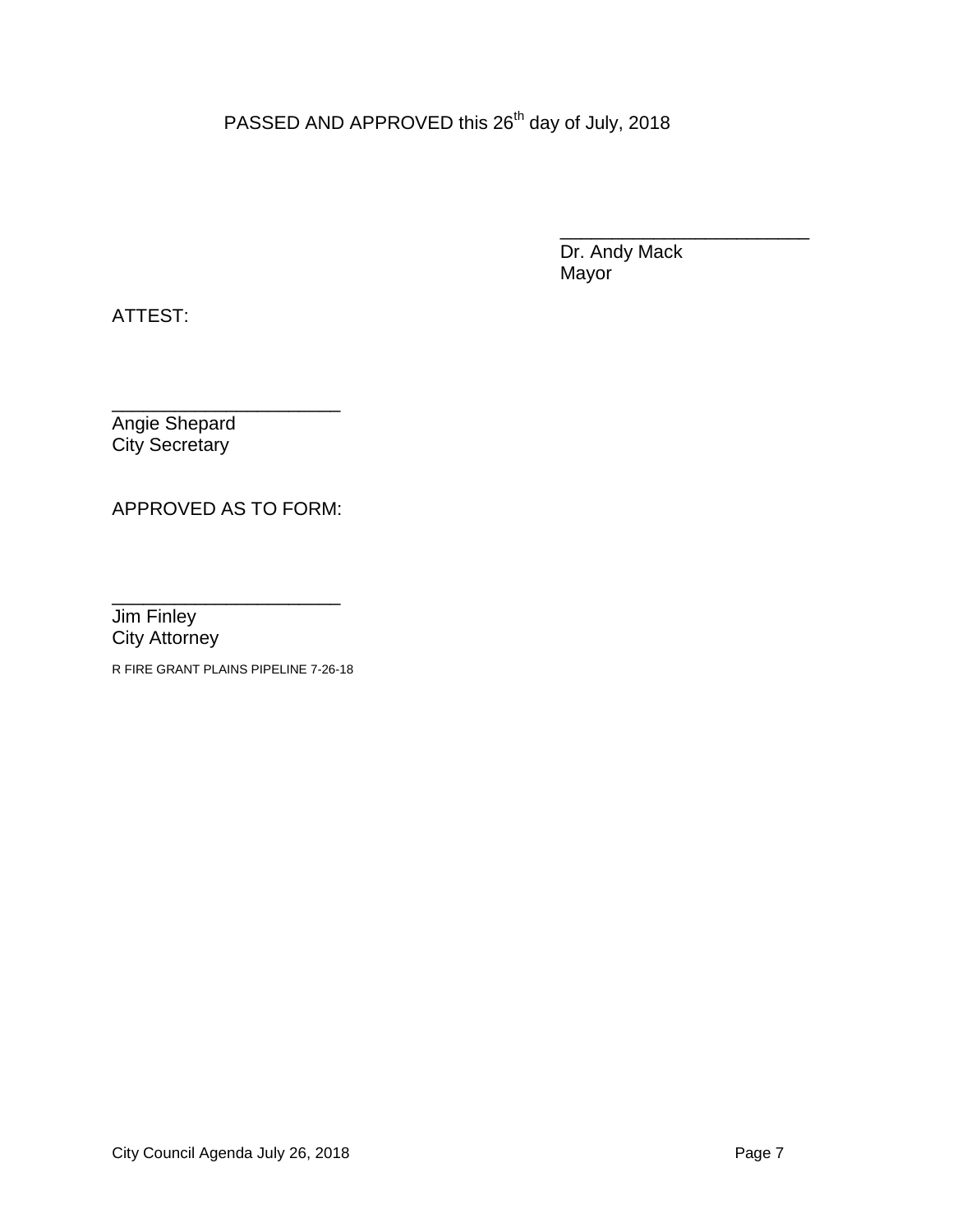## **RECEIPT OF GRANT FUNDING FOR FIRE DEPARTMENT**

<span id="page-7-0"></span>**DESCRIPTION:** Consider a resolution approving and authorizing the Fire Department to execute the required documents to receive the donation of \$1,000.00 from CenterPoint Energy Community Partnership Grant Program. This grant is to purchase specialized equipment and implements for the Fire Department's Water Rescue Team. **RECOMMENDED ACTION:** Approval **SOURCE OF FUNDS:** No Matching Funds Required **STAFF CONTACT:** J.P. Steelman,Fire Chief 903-237-1227 jpsteelman@longviewtexas.gov **COUNCIL DATE:** July 26, 2018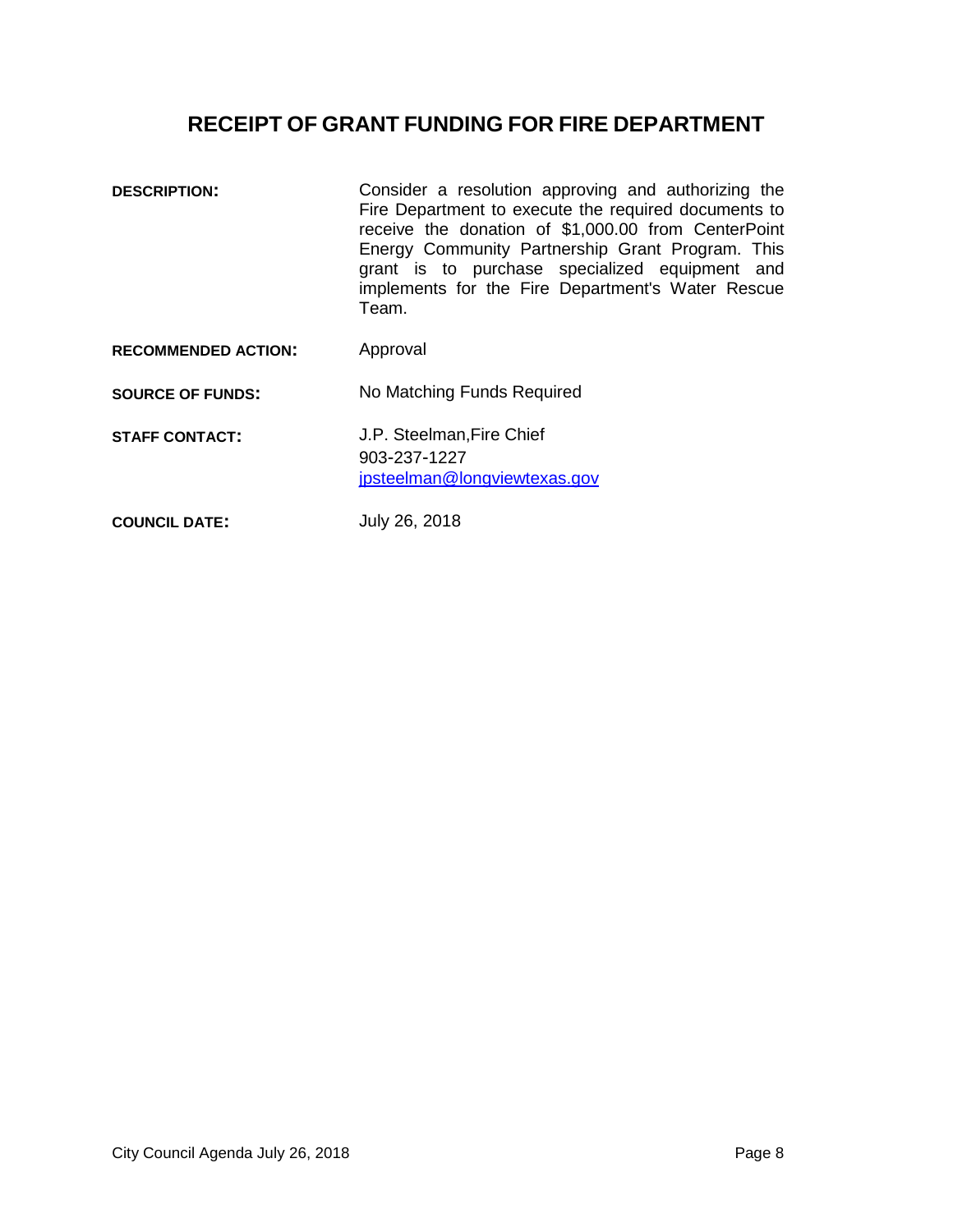**A RESOLUTION OF THE CITY COUNCIL OF THE CITY OF LONGVIEW, TEXAS, AUTHORIZING THE CITY OF LONGVIEW TO APPLY, RECEIVE AND EXPEND GRANT FUNDING FROM CENTERPOINT ENERGY COMMUNITY PARTNERSHIP GRANT PROGRAM IN THE AMOUNT OF \$1,000.00; AUTHORIZING AND DIRECTING THE CITY MANAGER OR HIS DESIGNEE TO EXECUTE ALL NECESSARY DOCUMENTS INCIDENT TO APPLYING, RECEIVING AND EXPENDING SAID GRANT FUNDING; FINDING THAT NO FUNDS WILL BE REQUIRED TO RECEIVE AND EXPEND SAID FUNDS; FINDING THAT THE MEETING AT WHICH THE RESOLUTION WAS APPROVED COMPLIED WITH THE OPEN MEETINGS ACT; MAKING OTHER FINDINGS AND PROVISIONS RELATED TO THE SUBJECT; AND DECLARING AN EFFECTIVE DATE.**

WHEREAS, the Fire Department is an emergency service response

agency within the City, parts of Gregg and Harrison County, and regionally, which

responds to fires and other emergencies; and,

WHEREAS, emergency services response, training and equipment needs

are an ever evolving cost to our City; and,

WHEREAS, funds are available from private sector grant resources which

are designed to facilitate emergency responder equipment needs; and,

WHEREAS, these funds are available at no matching cost to our

community; and,

WHEREAS, these funds will be utilized specialized equipment and implements for the Fire Department's Water Rescue Team; NOW, THEREFORE,

BE IT RESOLVED BY THE CITY COUNCIL OF THE CITY OF LONGVIEW, TEXAS: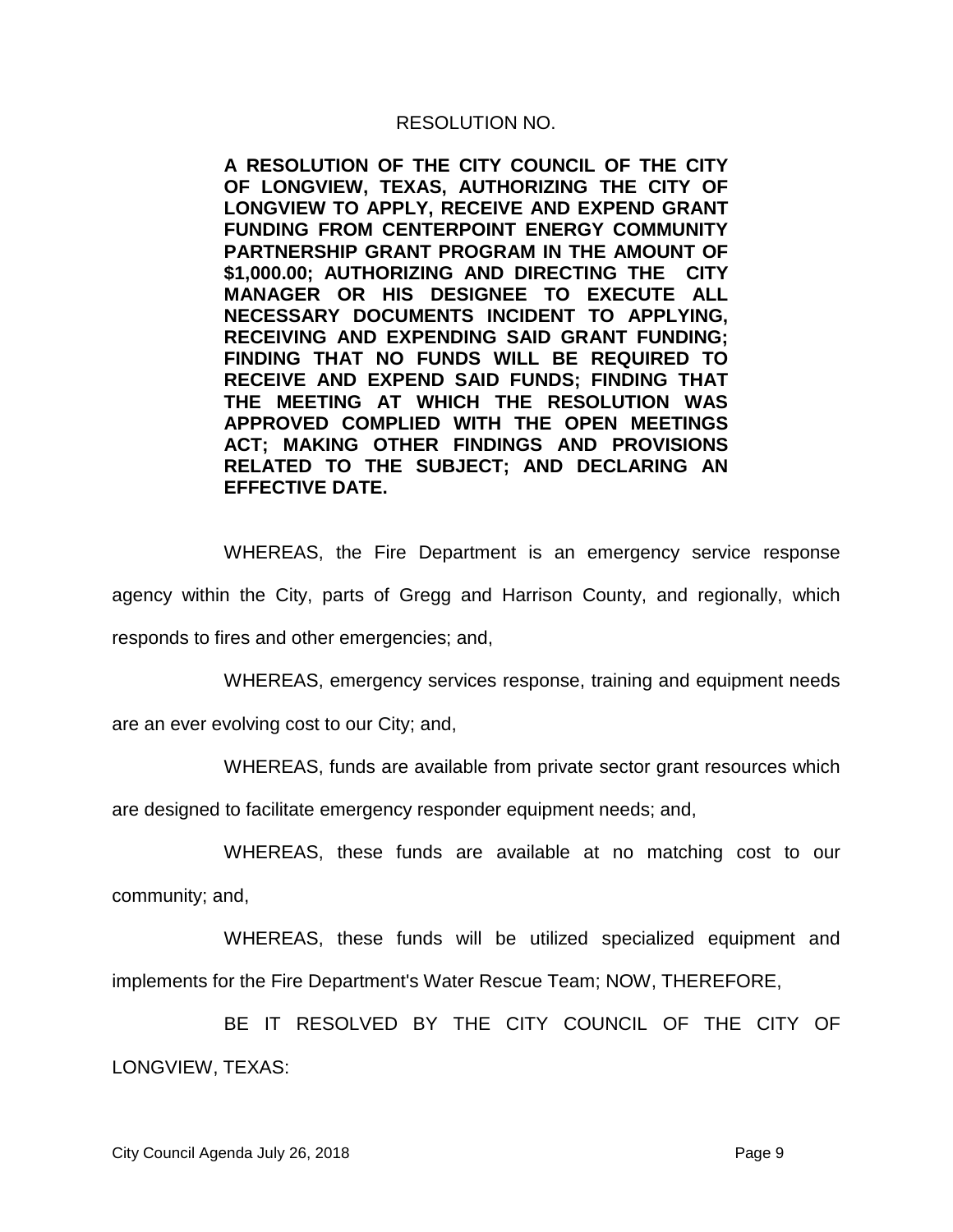Section 1. That the findings set out in the preamble to this resolution are hereby in all things approved and adopted.

Section 2. That the City of Longview is hereby authorized to apply, receive and expend grant funding from Centerpoint Energy community partnership grant program in the amount of \$1,000.00 for the purchase of specialized equipment and implements for the Fire Department's Water Rescue Team.

Section 3. That the City Manager through the City Manager's designee, is hereby authorized to execute all necessary documents, as approved by the City Attorney's Office, incident to applying for, securing and expending said grant funds referenced herein from the CenterPoint Energy Community Partnership Grant Program.

Section 4. That no cost or matching funds are required to receive and expend said funds.

Section 5. That the meeting at which this resolution was approved was in all things conducted in strict compliance with the Texas Open Meetings Act, Texas Government Code Chapter 551.

Section 6. That this resolution shall become effective immediately from and after its passage.

PASSED AND APPROVED this 26<sup>th</sup> day of July, 2018

Dr. Andy Mack Mayor

\_\_\_\_\_\_\_\_\_\_\_\_\_\_\_\_\_\_\_\_\_\_\_\_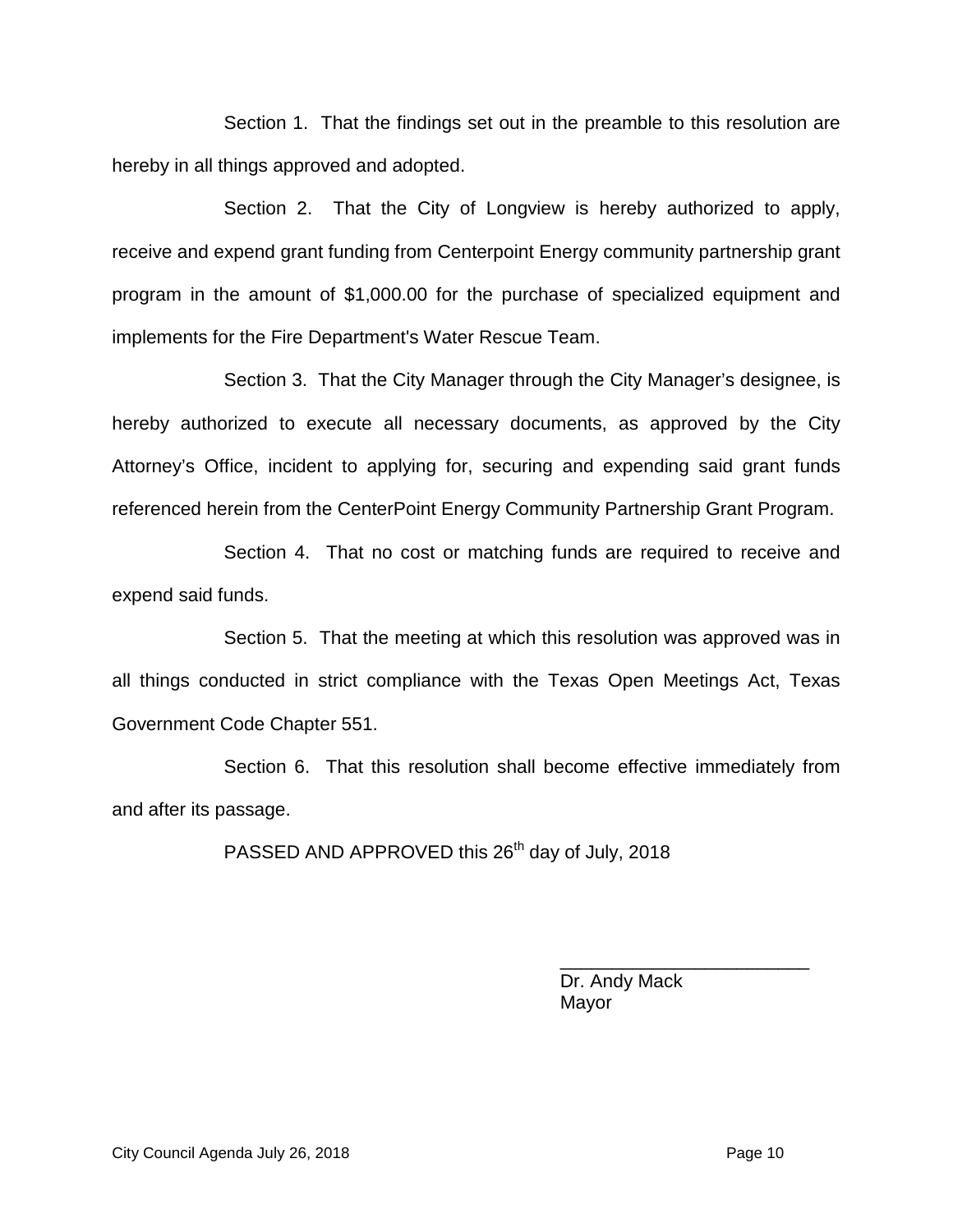ATTEST:

\_\_\_\_\_\_\_\_\_\_\_\_\_\_\_\_\_\_\_\_\_\_ Angie Shepard City Secretary

APPROVED AS TO FORM:

\_\_\_\_\_\_\_\_\_\_\_\_\_\_\_\_\_\_\_\_\_\_ Jim Finley City Attorney

R FIRE GRANT CENTERPOINT ENERGY 7-26-18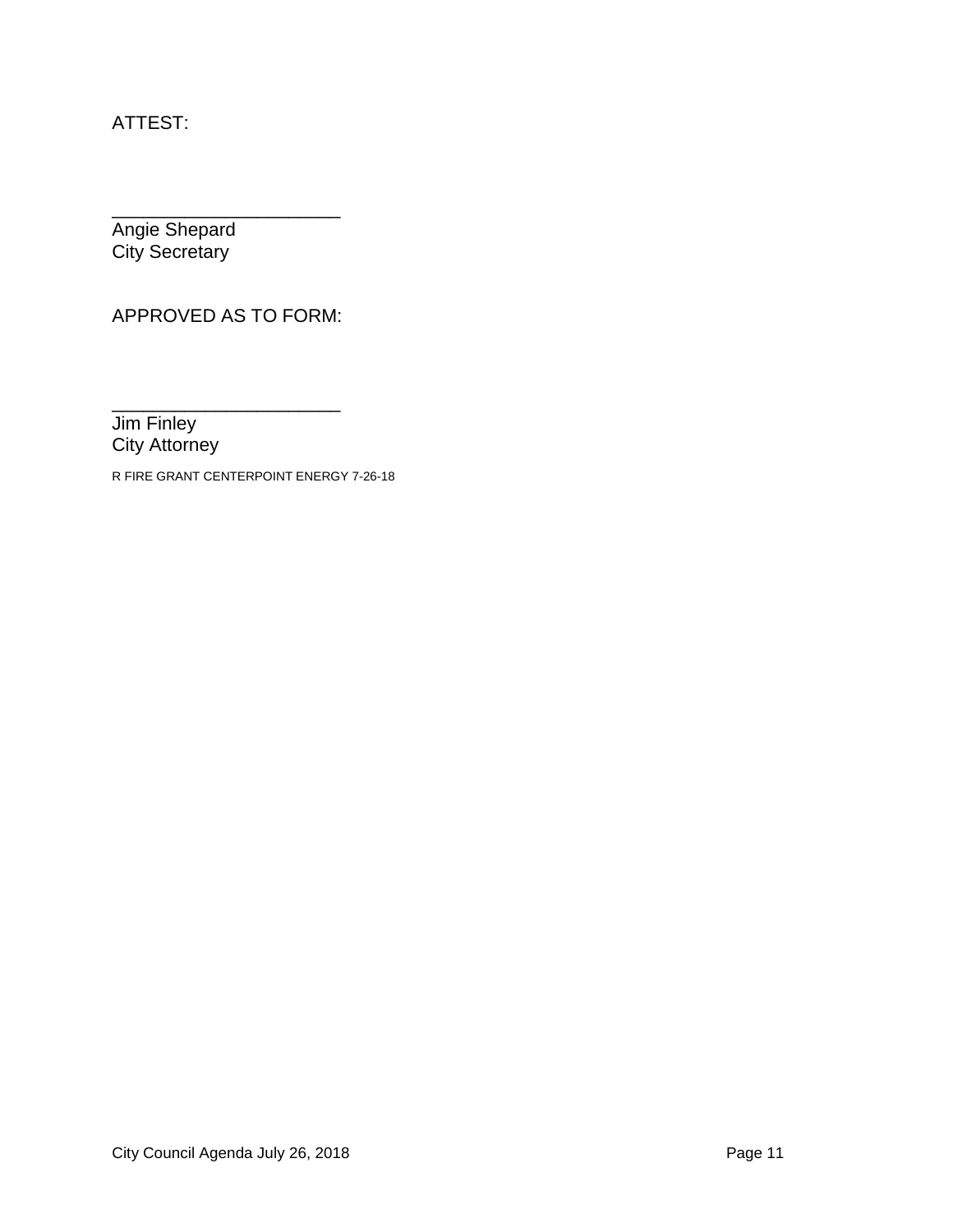### **RFA 1718-10 BANK DEPOSITORY SERVICE**

<span id="page-11-0"></span>**DESCRIPTION:** This item is for a contract for primary bank depository services. The City sent a Request for Applications (RFA) for the City's depository contract to all local banks and advertised in the Longview News Journal as required by State law. The City received applications from BBVA Compass Bank, BTH Bank, National Associat, Capital One Bank, Prosperity Bank, Regions Bank, Southside Bank (incumbent), and Texas Bank. Each submission was evaluated to determine that it complied with all requirements of the RFA.

> A review committee comprised of the Finance Director, Finance Manager and advisors from the City's investment advisory firm, Valley View Consulting, reviewed and evaluated each application. The following criteria was used in determining the recommended application:

> 1. Ability to perform and provide the required and requested services;

2. References provided and quality of services;

3. Cost of Services;

4. Transition cost, retention and transition offers and incentives;

5. Funds availability;

6. Interest paid on interest bearing accounts and deposits;

7. Earnings credit calculation on compensating balances;

8. Completeness of application and agreement to points outlined in the RFA;

9. Convenience of locations;

10. Previous service relationship with the City;

11. Physically located within the City's boundaries, and

12. Financial strength and stability of institution.

The analysis began with an overall review of each bank's general financial strength and ability to provide the bank services necessary to meet the City's current and potential future service needs. Each of the responding banks exhibited acceptable financial strength and adequately passed the bank service test.

Each bank's fee schedule was analyzed based on the City's banking service needs and estimated activity level. This was to ensure that all fees were understood by the City.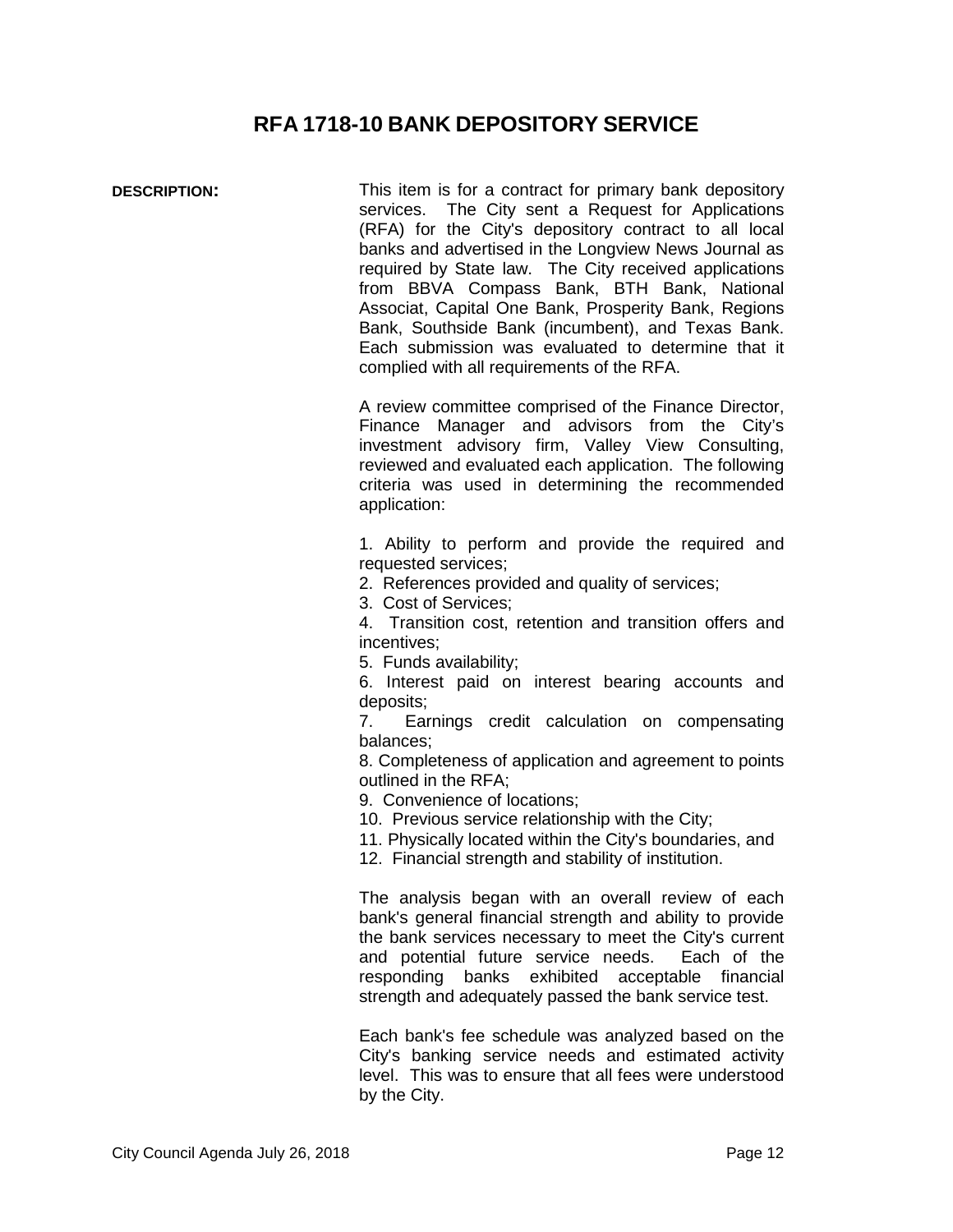Each bank proposed two potential earnings sources: soft-dollar earnings credit and hard-dollar interest. Earnings credit generates "earnings" that can only be used to offset banking fees. Earnings credit above the applicable fees is not paid to the City as interest. Harddollar interest is the normal type of earnings that credited to the City's accounts. and kept by the City. In the analysis, each bank's potential earnings credit was compared to the hard-dollar interest. Tabulations are provided.

After examining cost and earnings, the City requested a presentation from BTH Bank and Southside Bank to demonstrate its ability to provide the required and requested services along with their on-line system capabilities.

Based on review of the criteria, it is recommended that the contract for primary bank depository services be awarded to BTH Bank, National Association. Analyzing the net earnings proposed by BTH Bank, National Association along with the other criteria, it was determined by the committee that BTH Bank, National Association can perform the required scope of services at the best value for the City. The contract would become effective on October 1, 2018.

**RECOMMENDED ACTION:** Award of primary bank depository contract to BTH Bank, National Association.

**SOURCE OF FUNDS:**

**STAFF CONTACTS:** Angela Coen, Director of Finance,

903-239-5521 acoen@longviewtexas.gov

Jaye Latch,Purchasing Manager 903-237-1324 jlatch@longviewtexas.gov

**COUNCIL DATE:** July 26, 2018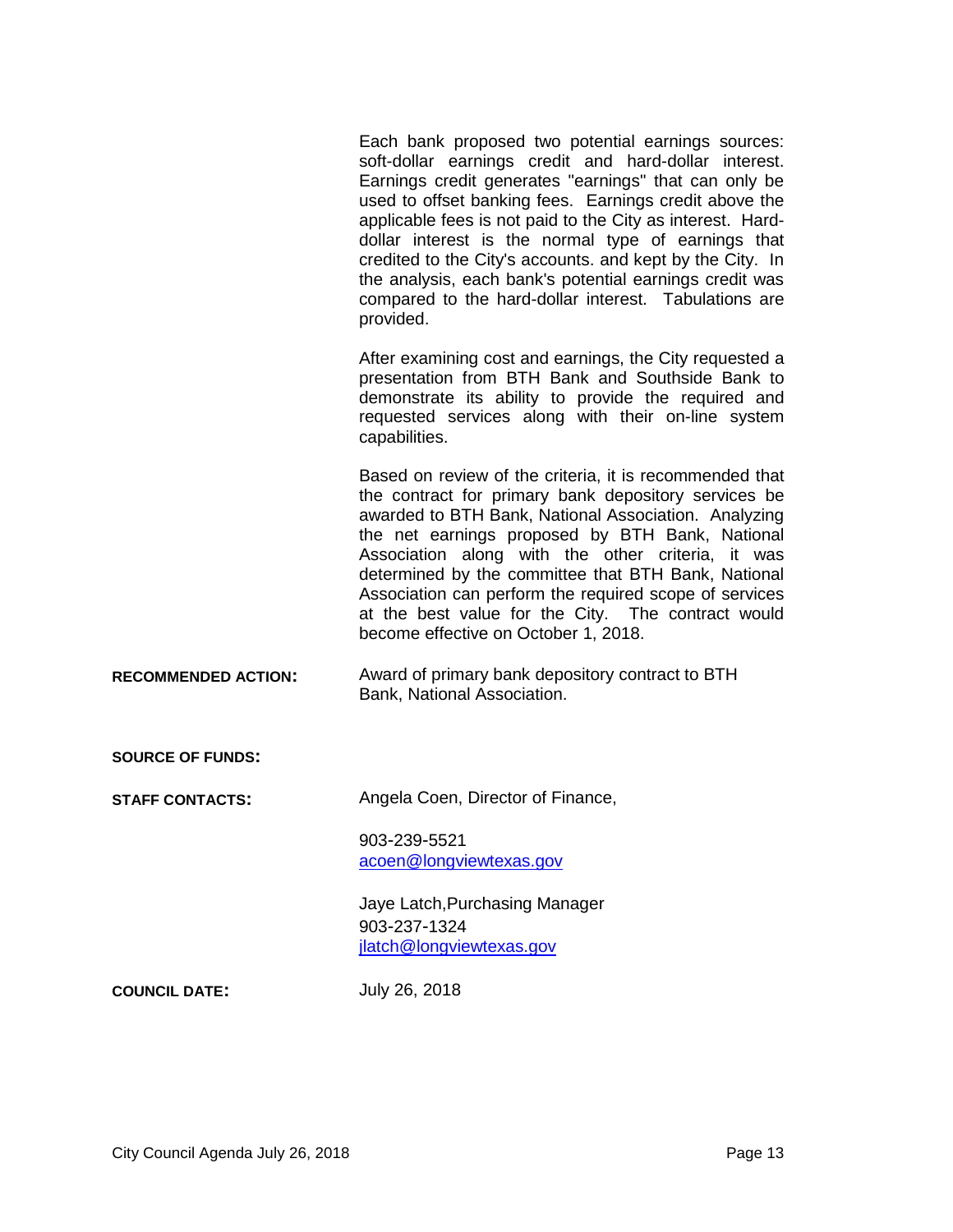**A RESOLUTION OF THE CITY COUNCIL OF THE CITY OF LONGVIEW, TEXAS, ACCEPTING THE APPLICATION OF BTH BANK, NATIONAL ASSOCIATION FOR PRIMARY BANK DEPOSITORY SERVICES; AUTHORIZING AND DIRECTING THE CITY MANAGER, OR THE CITY MANAGER'S DESIGNEE TO EXECUTE ANY DOCUMENTS NECESSARY BETWEEN THE CITY OF LONGVIEW AND BTH BANK, NATIONAL ASSOCIATION FOR THE ABOVE REFERENCED DEPOSITORY SERVICES FOR A PERIOD OF TWO YEARS; AUTHORIZING THE RENEWAL OF SAID CONTRACT AT THE CITY MANAGER'S DISCRETION FOR UP TO THREE ADDITIONAL ONE-YEAR TERMS PROVIDED THAT THE TOTAL AMOUNT SPENT UNDER SAID CONTRACT FOR ANY ONE RENEWAL TERM SHALL NOT EXCEED FUNDS BUDGETED FOR SAID CONTRACT IN THE CONCURRENT BUDGET YEAR; DETERMINING THAT THE CITY COMPLIED WITH ALL APPLICABLE PURCHASING REQUIREMENTS IN**  SAID APPLICATION; FINDING AND **DETERMINING THAT THE MEETING AT WHICH THIS RESOLUTION WAS PASSED WAS IN ACCORDANCE WITH THE REQUIREMENTS OF THE TEXAS OPEN MEETINGS ACT; MAKING OTHER FINDINGS AND PROVISIONS RELATED TO THE SUBJECT; AND DECLARING AN EFFECTIVE DATE.**

WHEREAS, the City of Longview has provided notice of a request for

applications for primary bank depository services for the City of Longview; and,

WHEREAS, the City received seven (7) applications in response to said

notice; and,

WHEREAS, funding will be provided from budgeted funds for the

corresponding fiscal year; NOW, THEREFORE,

BE IT RESOLVED BY THE CITY COUNCIL OF THE CITY OF

LONGVIEW, TEXAS: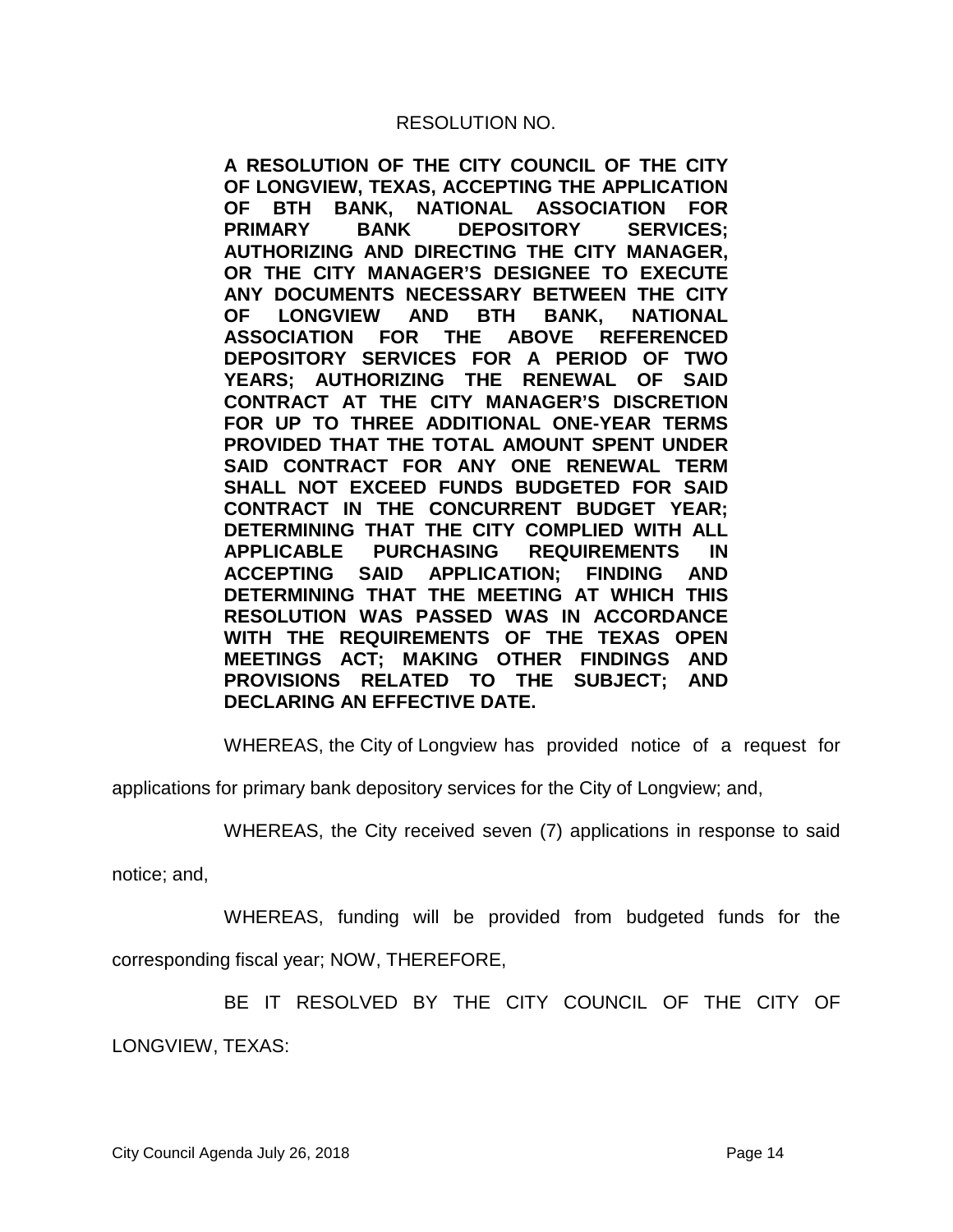Section 1. That the findings set out in the preamble to this resolution are hereby in all things approved and adopted.

Section 2. That the application submitted by BTH Bank, National Association for primary bank depository services represents the best value to the City of Longview.

Section 3. That the City of Longview hereby accepts the aforementioned application by BTH Bank, National Association, (said application - attached hereto and for all purposes incorporated herein as Exhibit "A, as said application is modified and clarified by the document entitled "Schedule  $1 -$  Fee Schedule" (said document attached hereto and for all purposes incorporated herein as Exhibit "B") ".

Section 4. That the item unit fees for services to be provided by BTH Bank, National Association shall not exceed the unit service fees listed in Exhibit "B".

Section 5. That the City Manager, the City Manager's designee or other official of the City as shall be required, are hereby authorized and directed to execute and negotiate any and all contracts and other documents, as approved by the City Attorney's Office, incident to the acceptance on behalf of the City of Longview of the application attached hereto as Exhibit "" as said application is modified by the attached Exhibit "B".

Section 6. That the City Manager, the City Manager's designee or other official of the City of Longview as shall be required, is hereby authorized to contract for a period of two years and to renew said contract at the City Manager's discretion for up to three additional one-year terms provided that the total amount spent under said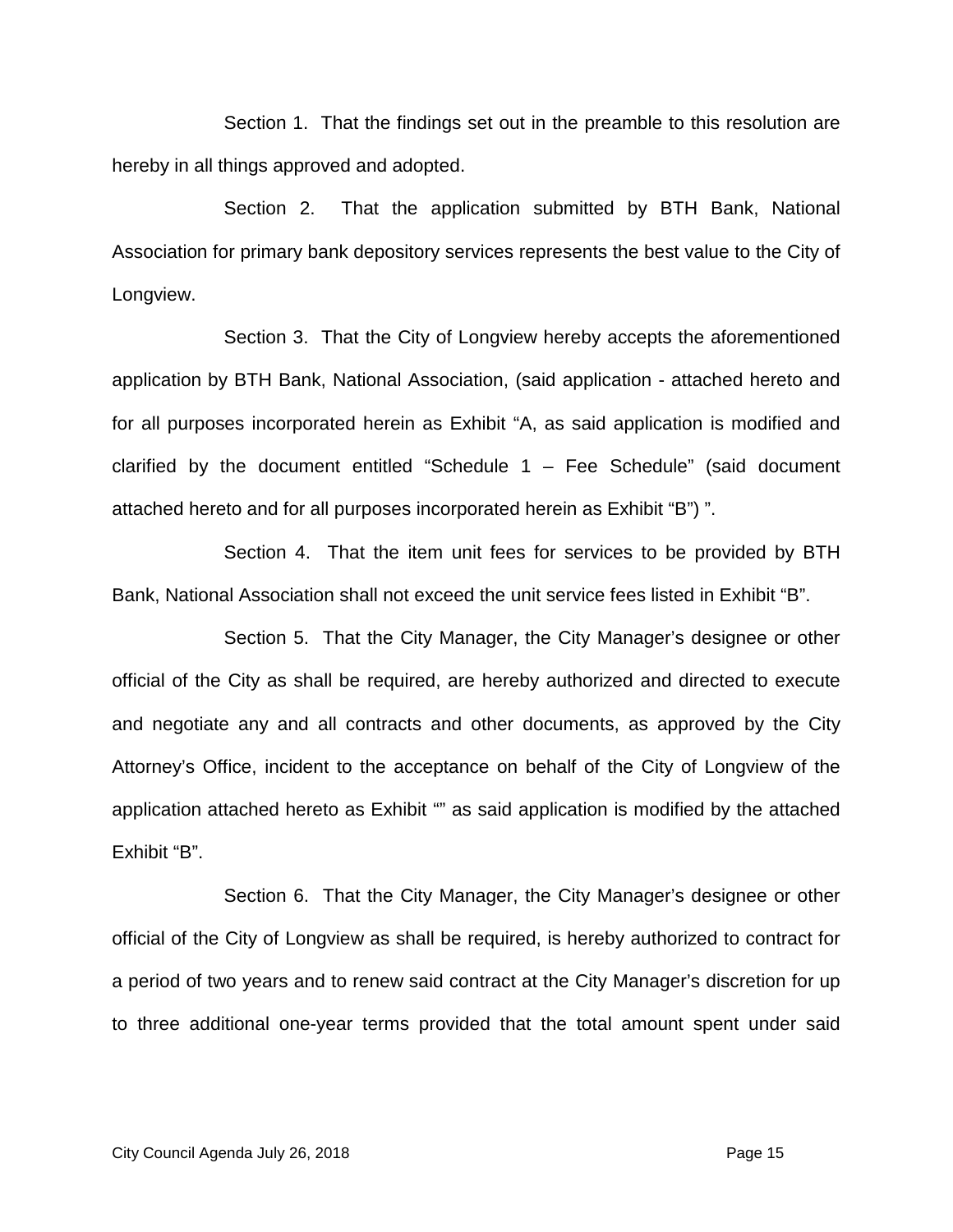contract for any one renewal term shall not exceed funds budgeted for said contract in the corresponding budget year.

Section 7. That the process by which the aforementioned application was received and accepted in all things complied with the applicable purchasing requirements of state and federal law, including but not limited to the requirements of Chapter 105 of the Texas Local Government Code.

Section 8. That the meeting at which the foresaid application was accepted was in all things conducted in strict compliance with Texas Open Meetings Act, Texas Government Code Chapter 551.

Section 9. That this resolution shall become effective immediately from and after its passage.

PASSED AND APPROVED this 26th day of July, 2018.

\_\_\_\_\_\_\_\_\_\_\_\_\_\_\_\_\_\_\_\_\_ Dr. Andy Mack Mayor

ATTEST:

\_\_\_\_\_\_\_\_\_\_\_\_\_\_\_\_\_\_\_\_ Angie Shepard City Secretary

APPROVED AS TO FORM:

\_\_\_\_\_\_\_\_\_\_\_\_\_\_\_\_\_\_\_\_ Jim Finley City Attorney

R FINANCE DEPOSITORY SERVICE 7-26-18

City Council Agenda July 26, 2018 **Page 16 Page 16 Page 16**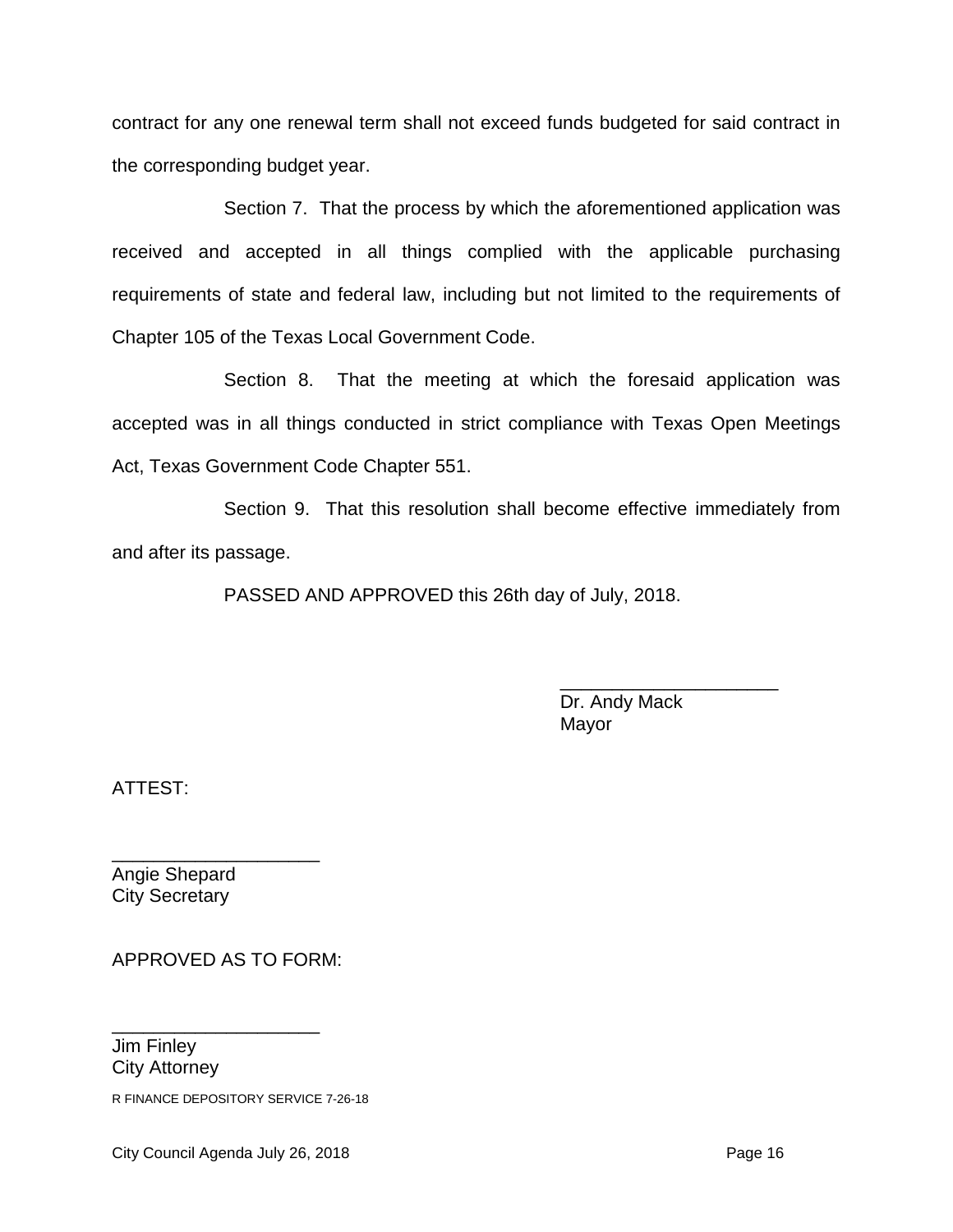## **APPROVE APPLICATION FOR AMERICORPS VISTA GRANT**

<span id="page-16-0"></span>

| <b>DESCRIPTION:</b>        | The City of Longview, Department of Community<br>Services Administration would like to apply for a grant<br>from the Texas Homeless Network to secure a fulltime<br>VISTA(Volunteer in Service to America). The objective<br>of the program is to place a fulltime volunteer in<br>communities to help eliminate poverty and help mitiage<br>community<br>risk factors regarding poverty and<br>homelessness. The VISTA will assist the Office of<br>Community Service with current programs that support<br>being a catalyst of change for the greater good. |  |
|----------------------------|---------------------------------------------------------------------------------------------------------------------------------------------------------------------------------------------------------------------------------------------------------------------------------------------------------------------------------------------------------------------------------------------------------------------------------------------------------------------------------------------------------------------------------------------------------------|--|
|                            | The VISTA will help build capacity with nonprofit<br>organizations and other public agencies; generate the<br>commitment of private resources and continue to<br>develop courageous and creative ways to enhance the<br>quality of life for all citizens of Longview. The grant will<br>be for one service year and eligible for renewal for up to<br>three years.                                                                                                                                                                                            |  |
| <b>RECOMMENDED ACTION:</b> | Approval to apply for and if approved, accept a VISTA<br>Volunteer from the Texas Homelessness Network<br>$(THN)$ .                                                                                                                                                                                                                                                                                                                                                                                                                                           |  |
| <b>SOURCE OF FUNDS:</b>    | \$5000 Match-Donated Revenue 051-101-000-5160.                                                                                                                                                                                                                                                                                                                                                                                                                                                                                                                |  |
| <b>STAFF CONTACTS:</b>     | Dietrich R. Johnson, Asst. Director Community Services<br>903-237-1089<br>diohnson@longviewtexas.gov                                                                                                                                                                                                                                                                                                                                                                                                                                                          |  |

**COUNCIL DATE:** July 26, 2018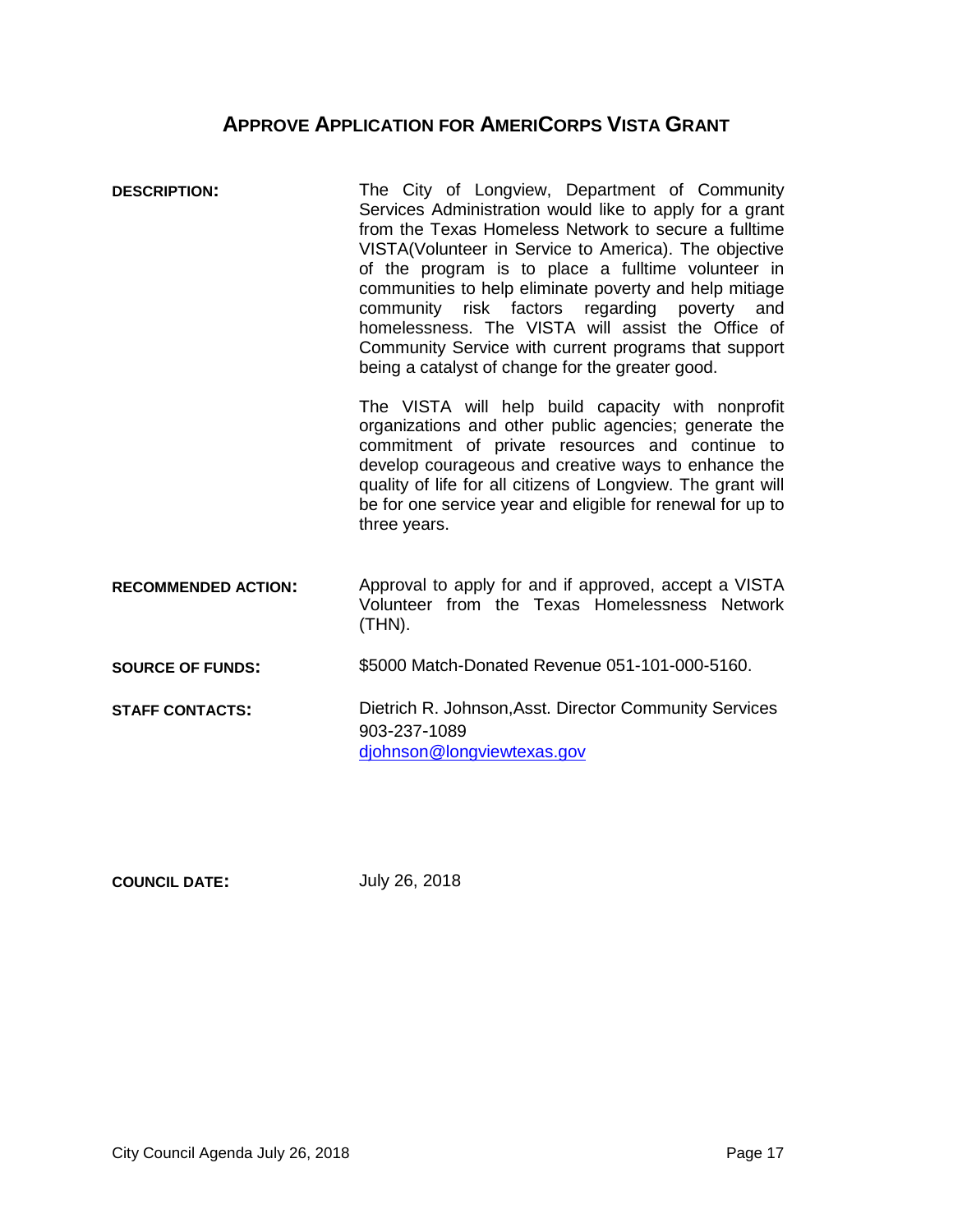**A RESOLUTION OF THE CITY COUNCIL OF THE CITY OF LONGVIEW, TEXAS, AUTHORIZING THE CITY OF LONGVIEW TO APPLY, RECEIVE AND EXPEND GRANT FUNDING FROM THE TEXAS HOMELESS NETWORK (THN) VISTA (VOLUNTEER IN SERVICE TO AMERICA) PROGRAM; AUTHORIZING AND DIRECTING THE CITY MANAGER OR HIS DESIGNEE TO EXECUTE ALL NECESSARY DOCUMENTS INCIDENT TO APPLYING, EXPENDING SAID GRANT: AUTHORIZING THE RENEWAL OF SAID GRANT PROGRAM AT THE CITY MANAGER'S DISCRETION FOR UP TO THREE ADDITIONAL ONE-YEAR TERMS PROVIDED THAT MATCHING FUNDS ARE AVAILABLE IN THE CONCURRENT BUDGET YEAR; AUTHORIZING THE ACCEPTANCE OF ALL SPECIAL CONDITIONS IMPOSED IN CONNECTION WITH SAID GRANT FUNDING; PROVIDING FOR MATCHING FUNDS; FINDING THAT THE MEETING AT WHICH THE RESOLUTION WAS APPROVED COMPLIED WITH THE OPEN MEETINGS ACT; MAKING OTHER FINDINGS AND PROVISIONS RELATED TO THE SUBJECT; AND DECLARING AN EFFECTIVE DATE.**

Whereas, The City of Longview, Department of Community Services Administration would like to apply for a grant from the Texas Homeless Network to secure a fulltime VISTA volunteer (Volunteer in Service to America); and,

WHEREAS, the program is to place a fulltime volunteer in communities to

help support those community programs that work to eliminate and eradicate community conditions that may cause poverty and homelessness; and,

WHEREAS, the VISTA volunteer will help build capacity with nonprofit

organizations and other public agencies; generate the commitment of private resources

and continue to develop courageous and creative ways to enhance the quality of life for

all citizens of Longview; NOW, THEREFORE,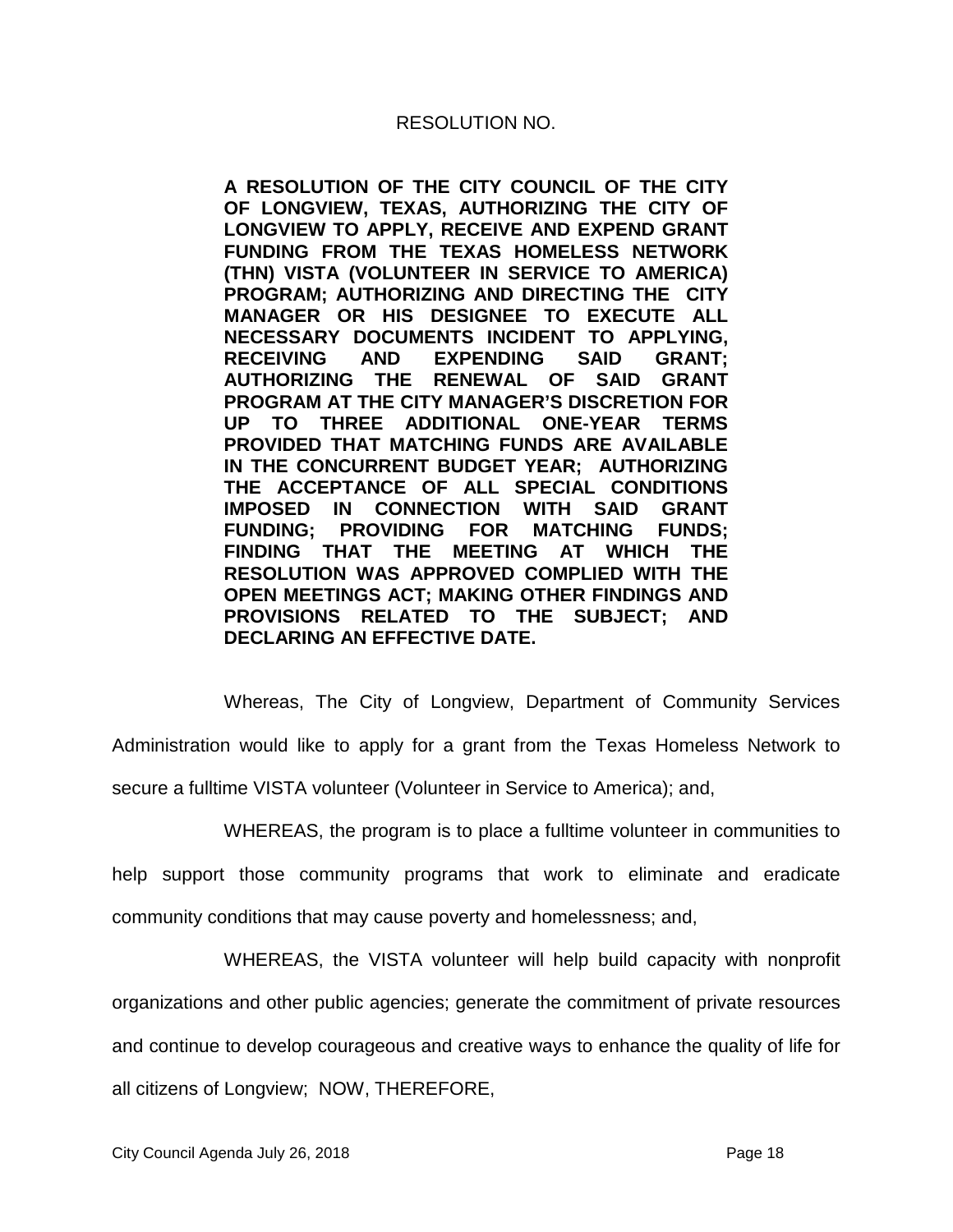BE IT RESOLVED BY THE CITY COUNCIL OF THE CITY OF LONGVIEW, TEXAS:

Section 1. That the findings set out in the preamble to this resolution are hereby in all things approved and adopted.

Section 2. That the City of Longview is hereby authorized to submit an application with the Texas Homeless Network to secure a fulltime VISTA volunteer (Volunteer in Service to America) in a timely manner.

Section 3. That the City Manager through the City Manager's designee, is hereby authorized to execute all necessary documents, as approved by the City Attorney's Office, incident to applying for, securing and expending said grant funds referenced herein from the Texas Homeless Network VISTA Program.

Section 4. That the City Manager, the City Manager's designee or other official of the City of Longview as shall be required, is hereby authorized to renew said grant program at the City Manager's discretion for up to three additional one-year terms provided that matching funds are available in the concurrent budget year.

Section 5. That, if funded, the City of Longview will comply with applicable grant requirements and program rules of the Texas Homeless Network VISTA Program.

Section 6. The grant funds will be used only for the purposes for which they are intended under the grant.

Section 7. Any matching funds provided by the City of Longview will be from an authorized donated revenue account.

Section 8. That the meeting at which the aforesaid resolution passed was in all things conducted in strict compliance with the Texas Open Meetings Act, Texas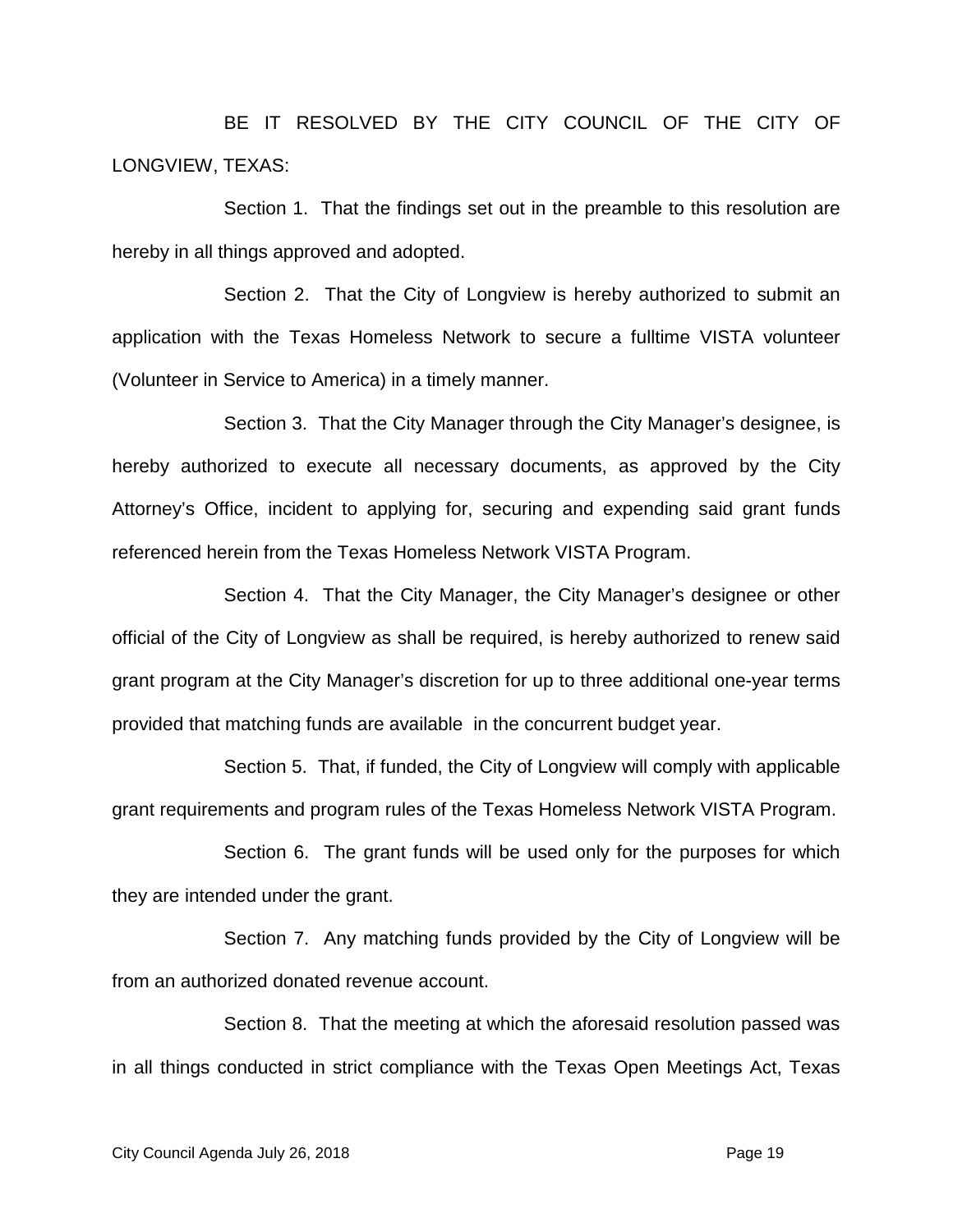Government Code Chapter 551.

Section 9. That this resolution shall be effective from and after its date of passage.

PASSED AND APPROVED this 26th day of July, 2017.

\_\_\_\_\_\_\_\_\_\_\_\_\_\_\_\_\_\_\_\_\_\_\_\_\_ Dr. Andy Mack Mayor

ATTEST:

\_\_\_\_\_\_\_\_\_\_\_\_\_\_\_\_\_\_\_\_\_\_\_\_\_\_\_\_ Angie Shepard City Secretary

APPROVED AS TO FORM:

\_\_\_\_\_\_\_\_\_\_\_\_\_\_\_\_\_\_\_\_\_\_\_\_\_\_\_\_ Jim Finley City Attorney

R CS GRANT TX HOMELESSNESS NETWORK VISTA PROGRAM 7-26-18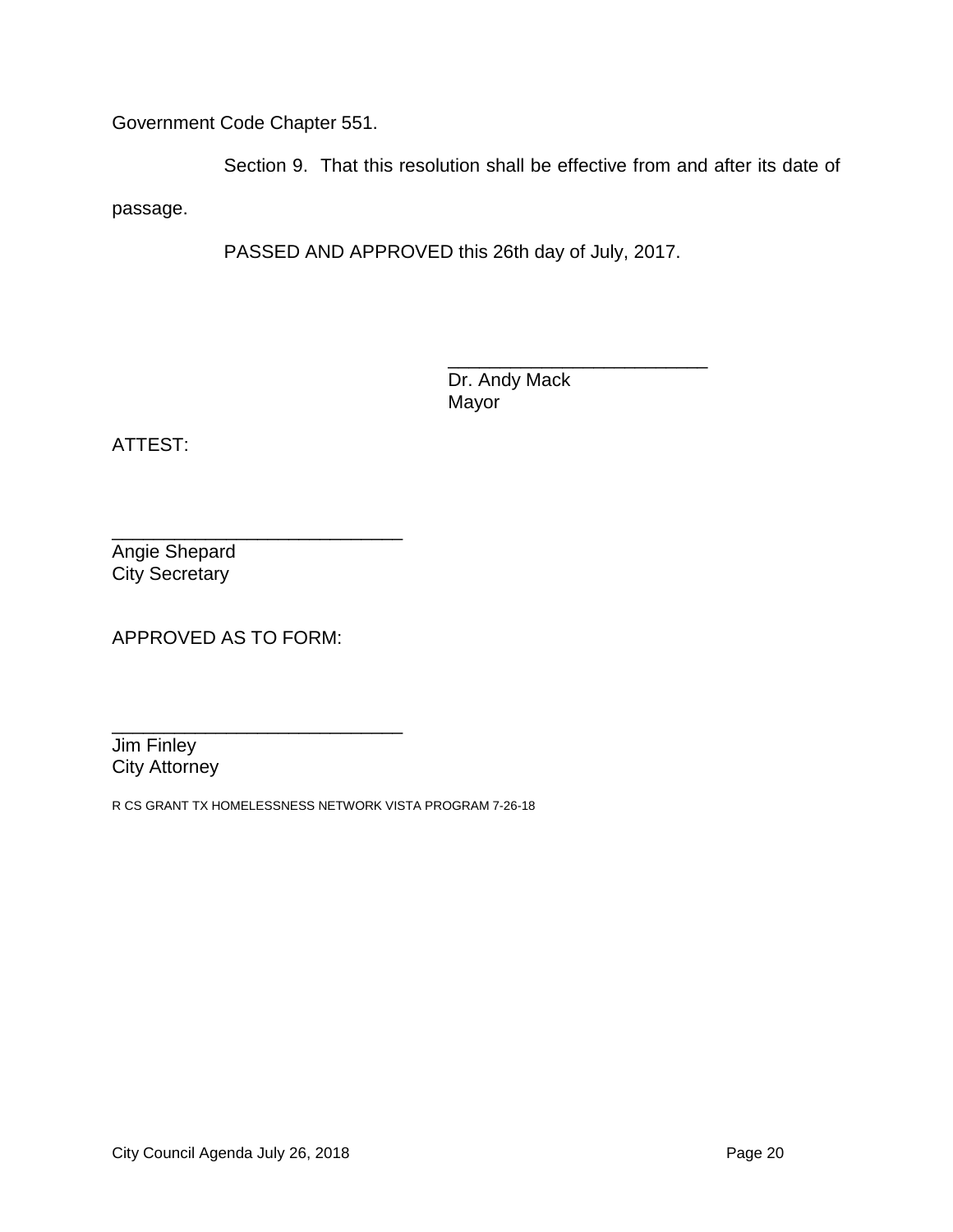## <span id="page-20-0"></span>**CONSIDER A RESOLUTION ESTABLISHING THE DATE, TIME, AND PLACE FOR A PUBLIC HEARING ON THE PROPOSED FY2018-19 BUDGET**

- **DESCRIPTION:** Section 9.06 of the City Charter and Section 102.006 of the Texas Local Government Code require the City Council to set the date, time and location for a public hearing on the proposed budget. This resolution sets a public hearing on the proposed budget, to be held on Thursday, August 30th, 2018. It will be held in the City Council Chambers.
- **RECOMMENDED ACTION:** Adoption of Resolution
- **STAFF CONTACT:** Angela Coen, Director of Finance 903-239-5521 acoen@longviewtexas.gov

**COUNCIL DATE:** July 26, 2018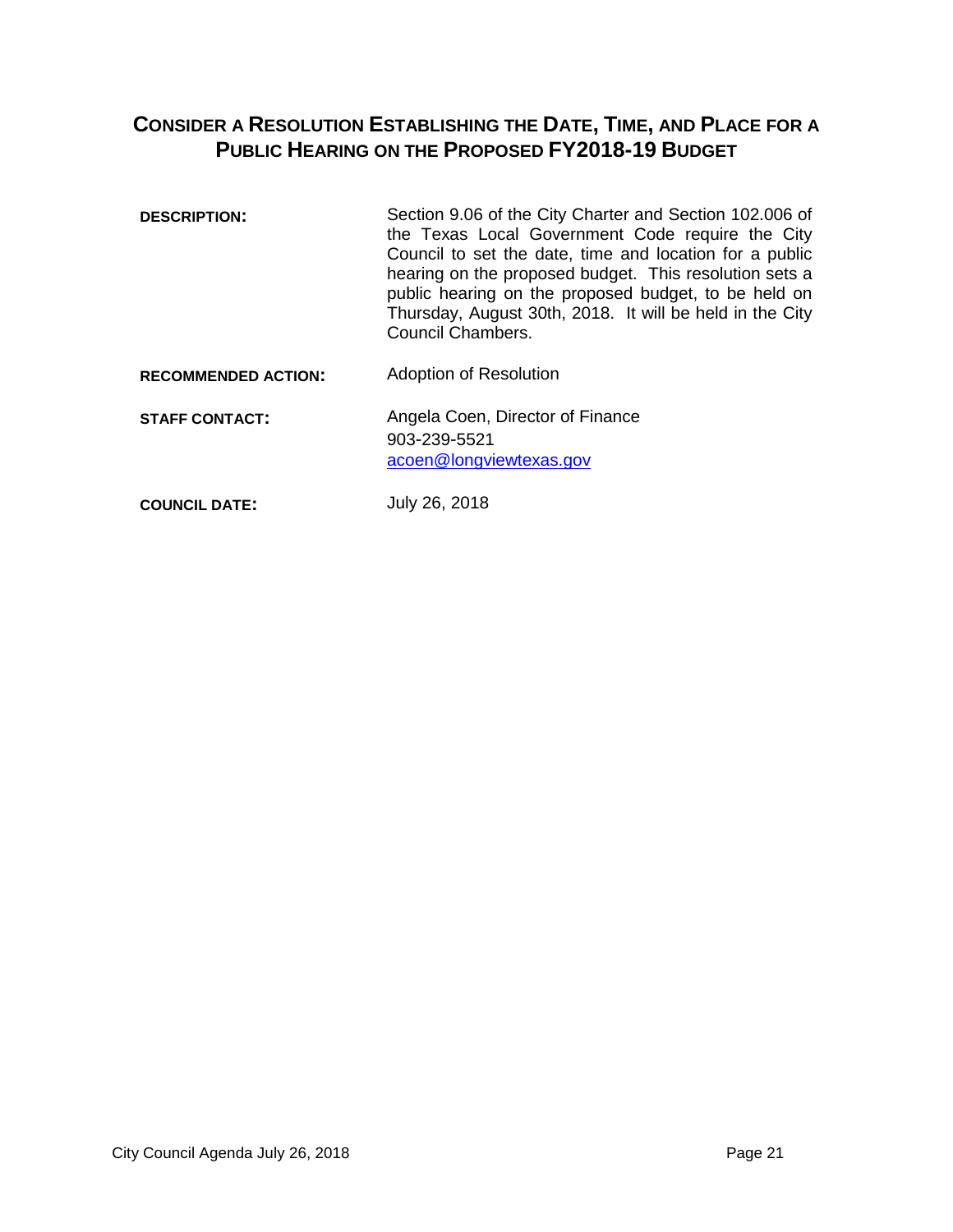**A RESOLUTION OF THE CITY COUNCIL OF THE CITY OF LONGVIEW, TEXAS, ESTABLISHING THE DATE, TIME, AND PLACE FOR A PUBLIC HEARING ON THE PROPOSED FY2018-19 BUDGET; DIRECTING THE CITY OF LONGVIEW TO POST AND PUBLISH SAID HEARING AS REQUIRED BY LAW; DETERMINING THAT THE MEETING AT WHICH THIS RESOLUTION WAS APPROVED COMPLIED WITH THE OPEN MEETINGS ACT; MAKING OTHER FINDINGS AND PROVISIONS RELATED TO THE SUBJECT; AND DECLARING AN EFFECTIVE DATE.**

WHEREAS, a public hearing on the proposed budget prior to its adoption is required by Section 102.006 of the Texas Local Government Code and by Section 9.06 of the Longview City Charter; and,

WHEREAS, any taxpayer of the City of Longview may attend and participate in all such hearings; NOW, THEREFORE,

BE IT RESOLVED BY THE CITY COUNCIL OF THE CITY OF LONGVIEW, TEXAS:

Section 1. That the findings set forth in the preamble to this resolution are hereby in all things approved and adopted.

Section 2. That a public hearing on the proposed budget for fiscal year 2018-2019 is hereby set to be held on Thursday, August 30, 2018 at 5:30 PM in the City Council Chambers located in the Jo Ann Metcalf Municipal Building at 300 West Cotton Street, Longview, Texas, 75601.

Section 3. That the City of Longview is hereby directed to post and publish notice of the aforesaid public hearing on the budget as required by law.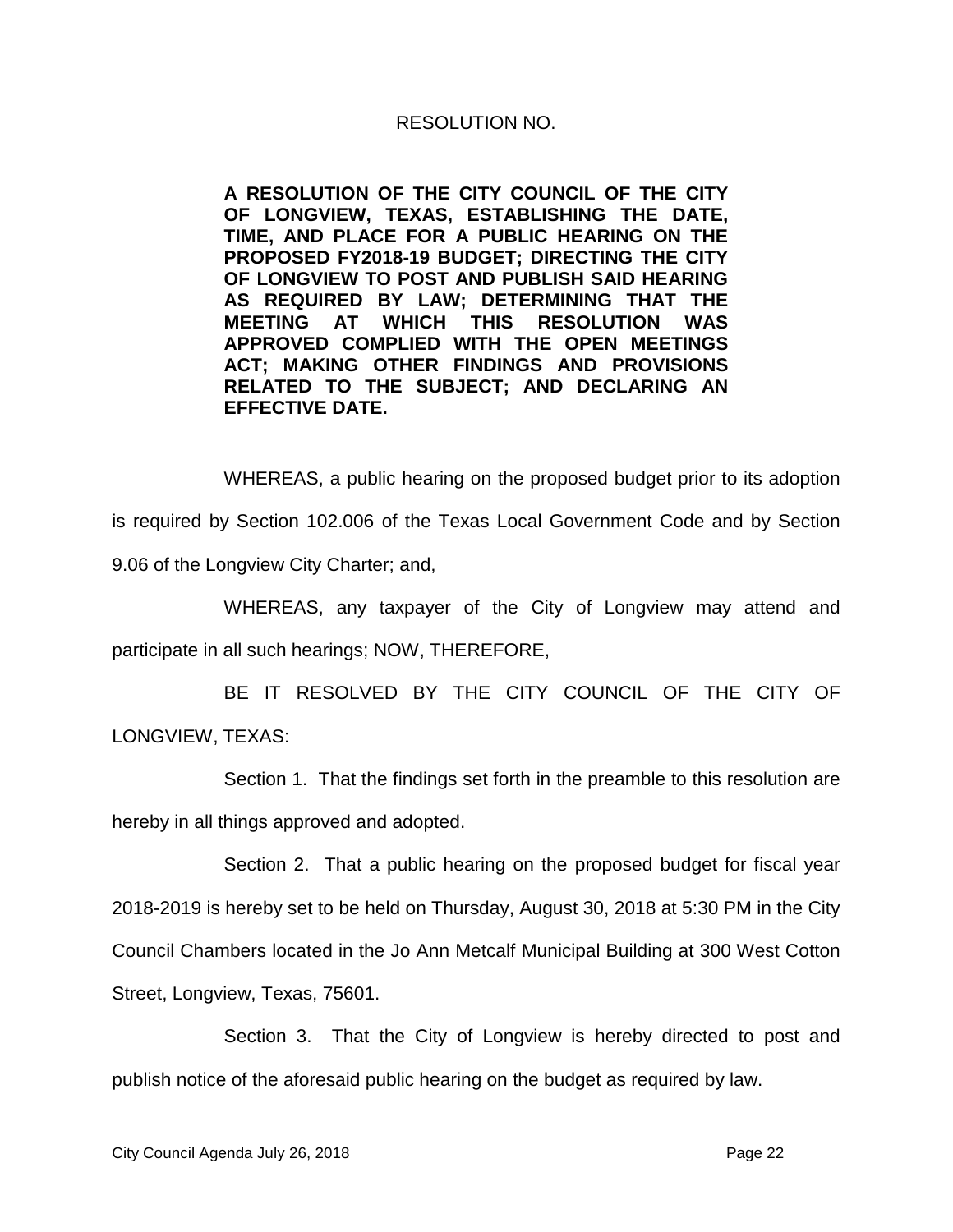Section 4. That the meeting at which this resolution was passed was in all things conducted in strict compliance with the Texas Open Meetings Act, Texas Government Code Chapter 551.

Section 5. That this resolution shall become effective immediately from and after its passage.

PASSED AND APPROVED this 26<sup>th</sup> day of July, 2018.

\_\_\_\_\_\_\_\_\_\_\_\_\_\_\_\_\_\_\_\_\_\_\_\_\_\_ Dr. Andy Mack Mayor

ATTEST:

\_\_\_\_\_\_\_\_\_\_\_\_\_\_\_\_\_\_\_\_\_\_\_\_\_\_ Angie Shepard City Secretary

APPROVED AS TO FORM:

\_\_\_\_\_\_\_\_\_\_\_\_\_\_\_\_\_\_\_\_\_\_\_\_\_\_ Jim Finley City Attorney

R FINANCE BUDGET HEARING SET 7-26-18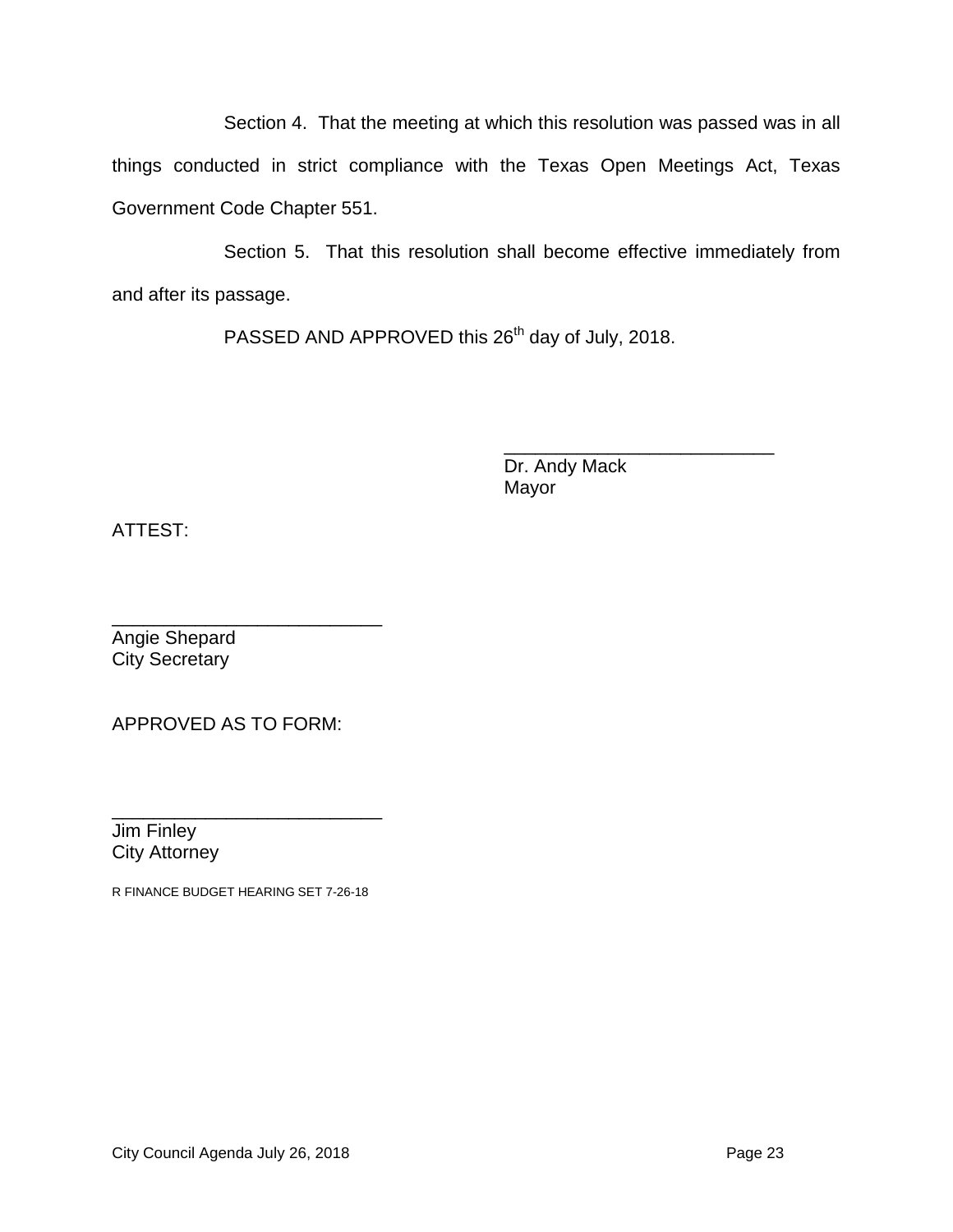# <span id="page-23-0"></span>**SABINE WATER TREATMENT PLANT CLARIFIERS 1, 2 & 4 PAINTING**

| <b>DESCRIPTION:</b>        | Consider a resolution awarding a contract in the amount<br>of \$122,055.00 and authorizing the City Manager or his<br>designee to execute any necessary documents with<br>J&A Coating, LLC. of Huges Springs, TX, for the<br>construction of the referenced project. The following<br>seven proposals were opened on July 11, 2018: |                |  |
|----------------------------|-------------------------------------------------------------------------------------------------------------------------------------------------------------------------------------------------------------------------------------------------------------------------------------------------------------------------------------|----------------|--|
|                            | <b>Bidder</b>                                                                                                                                                                                                                                                                                                                       | Amount         |  |
|                            | J&A Coating LLC.<br>Hughes Springs, TX                                                                                                                                                                                                                                                                                              | \$122,055.00   |  |
|                            | Mohon Blasting & Coating Inc.                                                                                                                                                                                                                                                                                                       | \$148,500.00   |  |
|                            | Beechmont, KY<br>D&M Tank, LLC.<br>Kennedale, TX                                                                                                                                                                                                                                                                                    | \$177,600.00   |  |
|                            | <b>T&amp;G Services</b><br>Houston, TX                                                                                                                                                                                                                                                                                              | \$180,000.00   |  |
|                            | TMI Coating, Inc.<br>St Paul, MN                                                                                                                                                                                                                                                                                                    | \$456,000.00   |  |
|                            | N.G. Painting<br>Kerriville, TX                                                                                                                                                                                                                                                                                                     | \$486,000.00   |  |
|                            | Horizon Bro Painting, Corp.<br>Howell Livingston, MI                                                                                                                                                                                                                                                                                | \$1,670,100.00 |  |
|                            | The scope of work includes the needed painting<br>improvements to the Sabine Water Treatment Plant<br>Clarifiers 1, 2 and 4. This includes abrasive blast<br>cleaning/painting of the interior and exterior structure,<br>weld repairs and abrasive blast cleaning/painting of the<br>attached walkway, handrail and piping.        |                |  |
|                            | City Staff has examined the bids and the qualifications<br>of the low bidder, and recommends that the City award<br>the contract to J&A Coating, LLC., in the amount of<br>\$122,055.00.                                                                                                                                            |                |  |
| <b>RECOMMENDED ACTION:</b> | Passage of the resolution.                                                                                                                                                                                                                                                                                                          |                |  |
| <b>SOURCE OF FUNDS:</b>    | Funding is available from the Water Purification<br>Operations and Maintenance Budget.                                                                                                                                                                                                                                              |                |  |
| <b>STAFF CONTACT:</b>      | Rolin C. McPhee, P.E., Director of Public Works<br>903-237-1336<br>rmcphee@LongviewTexas.gov                                                                                                                                                                                                                                        |                |  |
| <b>COUNCIL DATE:</b>       | July 26, 2018                                                                                                                                                                                                                                                                                                                       |                |  |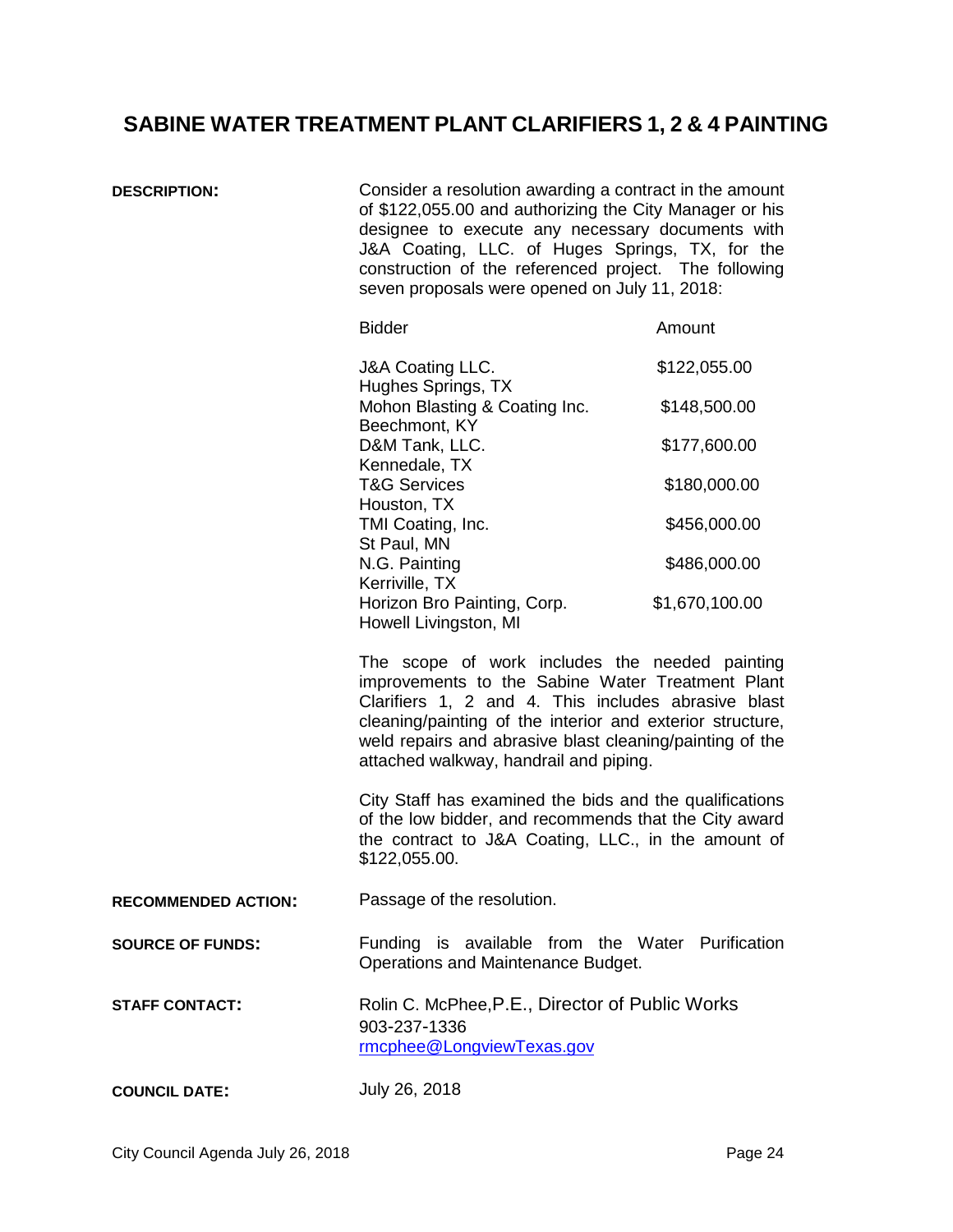**A RESOLUTION OF THE CITY COUNCIL OF THE CITY OF LONGVIEW, TEXAS, ACCEPTING THE BID OF J & A COATING, LLC OF HUGHES SPRINGS, TEXAS, FOR CONSTRUCTION OF THE PROJECT ENTITLED "SABINE WATER TREATMENT PLANT CLARIFIERS 1, 2 & 4 PAINTING"; AUTHORIZING AND DIRECTING THE CITY MANAGER OR HIS DESIGNEE TO EXECUTE ANY DOCUMENTS NECESSARY BETWEEN THE CITY OF LONGVIEW AND J & A COATING, LLC, FOR THE ABOVE REFERENCED PROJECT; DETERMINING THAT THE CITY COMPLIED WITH ALL APPLICABLE BIDDING REQUIREMENTS IN ACCEPTING SAID BID; FINDING AND DETERMINING THAT THE MEETING AT WHICH THIS RESOLUTION WAS PASSED WAS IN ACCORDANCE WITH THE REQUIREMENTS OF THE TEXAS OPEN MEETINGS ACT; MAKING OTHER FINDINGS AND PROVISIONS RELATED TO THE SUBJECT; AND DECLARING AN EFFECTIVE DATE.**

WHEREAS, the City of Longview desires to begin construction of the

project known as "Sabine Water Treatment Plant Clarifiers 1, 2 & 4 Painting"; and,

WHEREAS, the "Sabine Water Treatment Plant Clarifiers 1, 2 & 4 Painting" project will involve, among other things, abrasive blast cleaning/painting of the interior and exterior structure, weld repairs and abrasive blast cleaning/painting of the attached walkway, handrails and piping; and,

WHEREAS, funding for this project is provided from the from the Water Purification Operations and Maintenance Budget; NOW, THEREFORE,

BE IT RESOLVED BY THE CITY COUNCIL OF THE CITY OF LONGVIEW, TEXAS:

Section 1. That the findings set out in the preamble to this resolution are hereby in all things approved and adopted.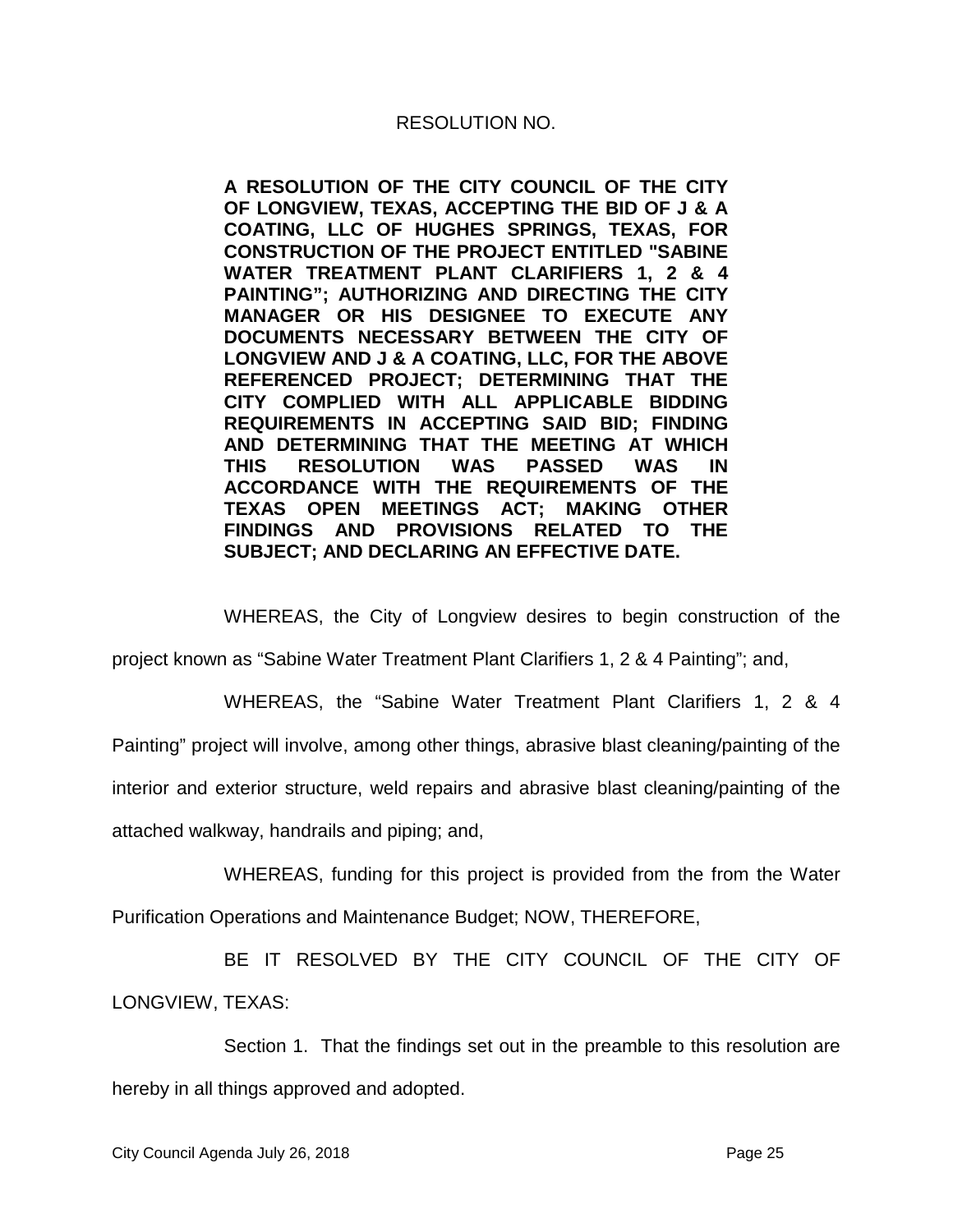Section 2. That the bid submitted by J & A Coating, LLC, of Hughes Springs, Texas, for construction of the project known as "Sabine Water Treatment Plant Clarifiers 1, 2 & 4 Painting" in the amount of \$122,055.00 is the lowest bid submitted to the City of Longview for construction of said project.

Section 3. That the City of Longview hereby accepts the aforementioned bid by J & A Coating, LLC, of Hughes Springs, Texas, in the amount of \$122,055.00.

Section 4. That the City Manager, his designee or other official of the City as shall be required, are hereby authorized and directed to execute any and all contracts and other documents, as approved by the City Attorney's Office, incident to the acceptance on behalf of the City of Longview of a bid by J & A Coating, LLC, of Hughes Springs, Texas, for the project known as "Sabine Water Treatment Plant Clarifiers 1, 2 & 4 Painting".

Section 5. That the process by which the aforementioned bid was received and accepted in all things complied with the applicable purchasing requirements of state and federal law, including but not limited to the requirements of Chapter 252 of the Texas Local Government Code.

Section 6. That the meeting at which the aforesaid bid was accepted was in all things conducted in strict compliance with the Texas Open Meetings Act, Texas Government Code Chapter 551.

Section 7. That this resolution shall become effective from and after its passage.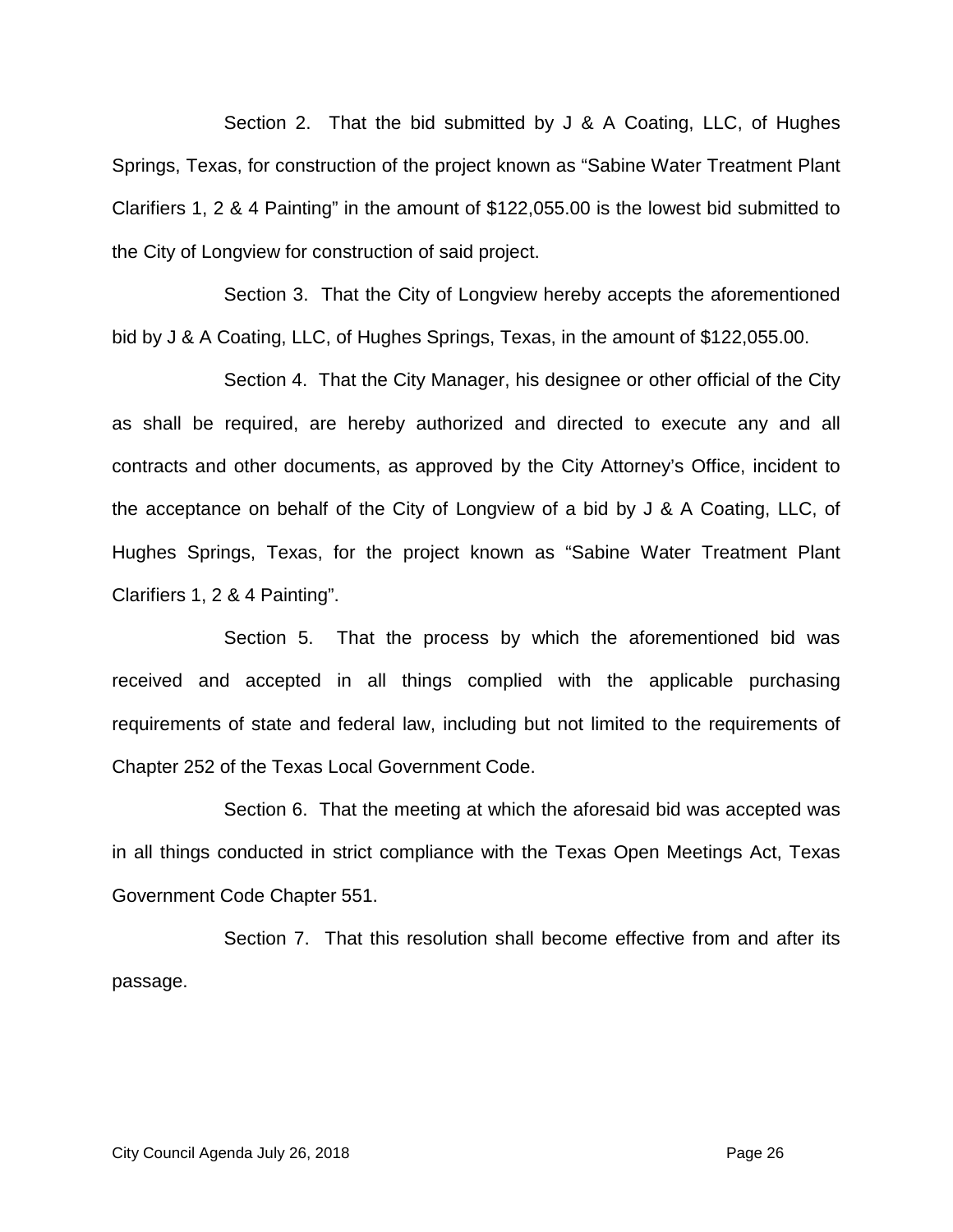PASSED AND APPROVED this 26<sup>th</sup> day of July, 2018.

\_\_\_\_\_\_\_\_\_\_\_\_\_\_\_\_\_\_\_\_\_\_\_\_\_ Dr. Andy Mack Mayor

ATTEST:

\_\_\_\_\_\_\_\_\_\_\_\_\_\_\_\_\_\_\_\_\_\_\_\_\_ Angie Shepard City Secretary

APPROVED AS TO FORM:

\_\_\_\_\_\_\_\_\_\_\_\_\_\_\_\_\_\_\_\_\_\_\_\_\_ Jim Finley City Attorney

R PW BID SABINE WTP CLARIFIER PAINTING 7-26-18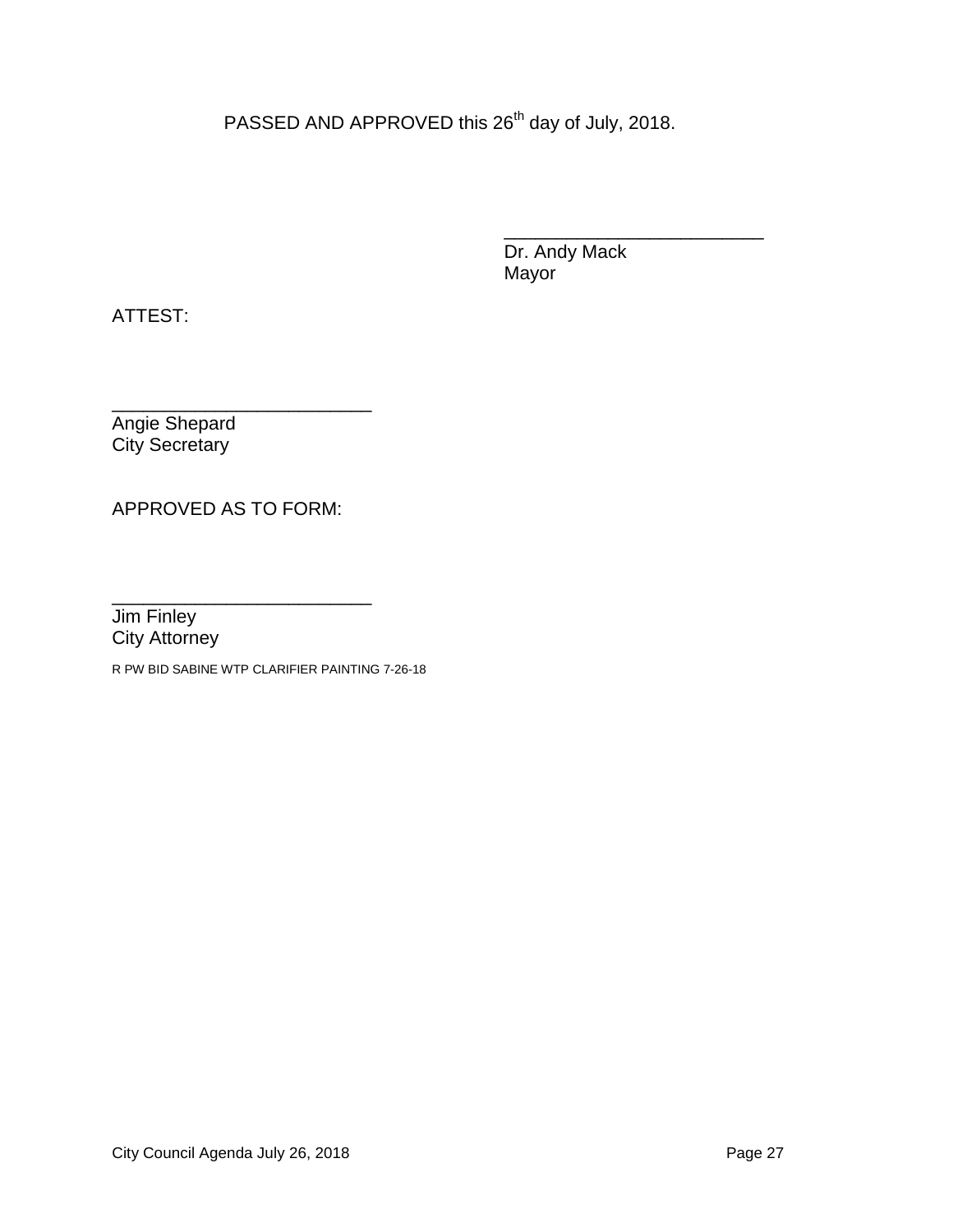## **SEWER SYSTEM IMPROVEMENTS ON GUTHRIE (GU-1) AND LAFAMO (LF-2)**

<span id="page-27-0"></span>

| <b>DESCRIPTION:</b>        | Consider a resolution awarding a contract in the amount<br>of \$283,449.00 to C.D. Thomas Utilities, LLC of Gilmer,<br>Texas, for the construction of the referenced project.<br>The following bids were opened on July 12, 2018:                         |              |  |
|----------------------------|-----------------------------------------------------------------------------------------------------------------------------------------------------------------------------------------------------------------------------------------------------------|--------------|--|
|                            | <b>Bidder</b>                                                                                                                                                                                                                                             | Amount       |  |
|                            | C.D. Thomas Utilities, LLC<br>Gilmer, TX                                                                                                                                                                                                                  | \$283,449.00 |  |
|                            | 7-H Construction<br>Tyler, TX                                                                                                                                                                                                                             | \$307,125.75 |  |
|                            | AAA Sanitation, Inc.<br>Tyler, TX                                                                                                                                                                                                                         | \$415,928.00 |  |
|                            | The scope of work includes the construction of 820<br>linear feet of 12-inch and 1090 linear feet of 10-inch<br>sewer main and related work on Guthrie (GU-1) and<br>Lafamo (LF-2), and miscellaneous work as necessary<br>to complete the installations. |              |  |
|                            | Hayes Engineering has examined the bids and the<br>qualifications of the low bidder, and recommends that<br>the City award the contract to C.D. Thomas Utilities,<br>LLC, in the amount of \$283,449.00. Staff concurs with<br>their recommendation.      |              |  |
| <b>RECOMMENDED ACTION:</b> | Passage of the resolution.                                                                                                                                                                                                                                |              |  |
| <b>SOURCE OF FUNDS:</b>    | Funding is available from the Water Utility CIP Fund.                                                                                                                                                                                                     |              |  |
| <b>STAFF CONTACT:</b>      | Rolin McPhee, P.E., Director of Public Works<br>903-237-1336<br>rmcphee@LongviewTexas.gov                                                                                                                                                                 |              |  |
| <b>COUNCIL DATE:</b>       | July 26, 2018                                                                                                                                                                                                                                             |              |  |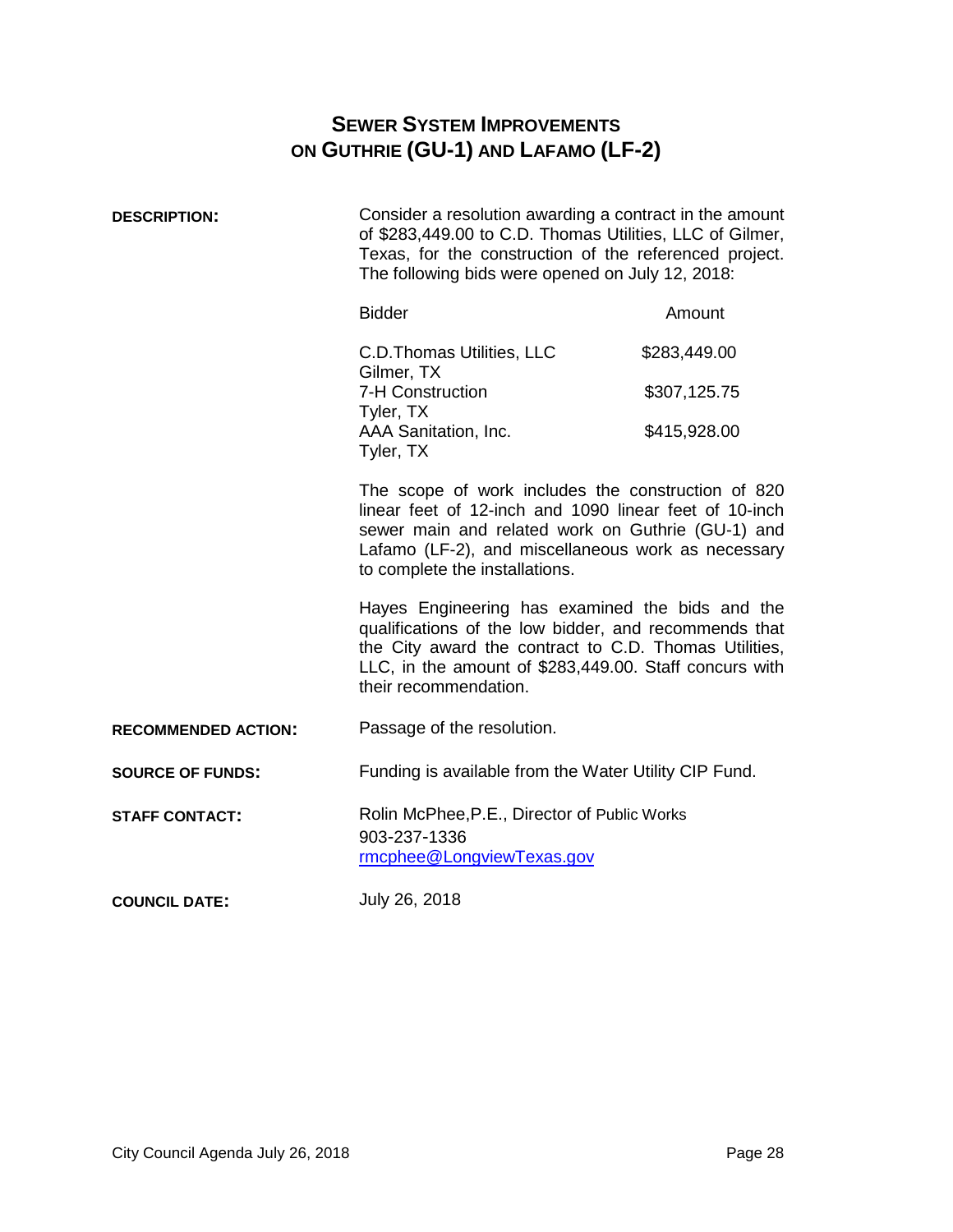**A RESOLUTION OF THE CITY COUNCIL OF THE CITY OF LONGVIEW, TEXAS, ACCEPTING THE BID OF C.D. THOMAS UTILITIES, LLC OF GILMER, TEXAS, FOR CONSTRUCTION OF THE PROJECT ENTITLED "SEWER SYSTEM IMPROVEMENTS PROJECT ON GUTHRIE (GU-1) AND LAFAMO (LF-2)"; AUTHORIZING AND DIRECTING THE CITY MANAGER OR HIS DESIGNEE TO EXECUTE ANY DOCUMENTS NECESSARY BETWEEN THE CITY OF LONGVIEW AND C.D. THOMAS UTILITIES, LLC, FOR THE ABOVE REFERENCED PROJECT; DETERMINING THAT THE CITY COMPLIED WITH ALL APPLICABLE BIDDING REQUIREMENTS IN ACCEPTING SAID BID; FINDING AND DETERMINING THAT THE MEETING AT WHICH THIS RESOLUTION WAS PASSED WAS IN ACCORDANCE WITH THE REQUIREMENTS OF THE TEXAS OPEN MEETINGS ACT; MAKING OTHER FINDINGS AND PROVISIONS RELATED TO THE SUBJECT; AND DECLARING AN EFFECTIVE DATE.**

WHEREAS, the City of Longview desires to begin construction of the

project known as "Sewer System Improvements on Guthrie (GU-1) and Lafamo (LF-2)";

and,

WHEREAS, this project provides for the construction of approximately

2,000 linear feet of twelve-inch, ten-inch, eight-inch, and six-inch sewer main and related miscellaneous work necessary to complete the installations on Guthrie (GU-1)

and Lafamo (LF-2); and,

WHEREAS, funding for this project is provided from the from the Water Utility CIP Fund; NOW, THEREFORE,

BE IT RESOLVED BY THE CITY COUNCIL OF THE CITY OF LONGVIEW, TEXAS:

Section 1. That the findings set out in the preamble to this resolution are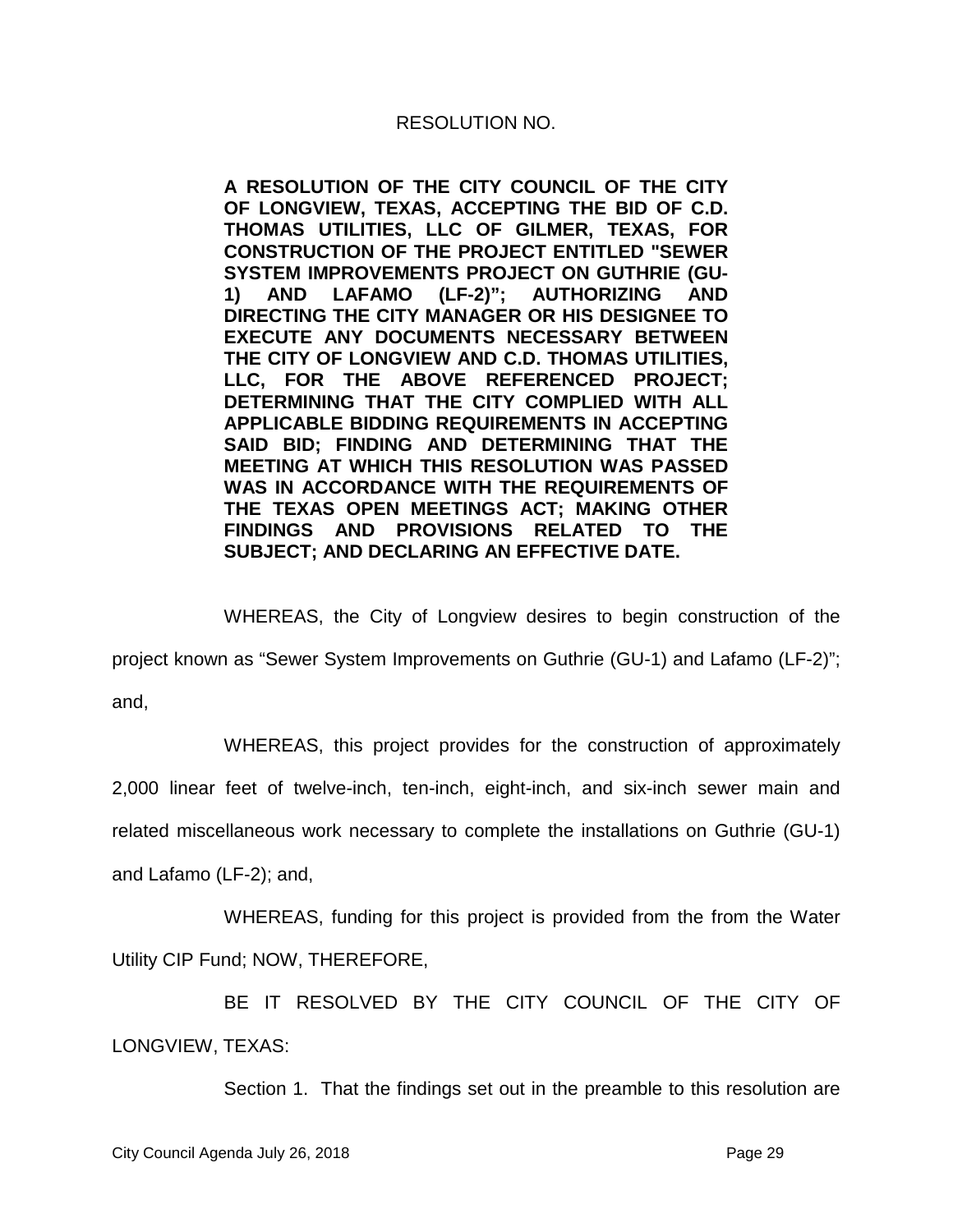hereby in all things approved and adopted.

Section 2. That the bid submitted by C.D. Thomas Utilities, LLC, of Gilmer, Texas, for construction of the project known as "Sewer System Improvements on Guthrie (GU-1) and Lafamo (LF-2)" in the amount of \$283,449.00 is the lowest bid submitted to the City of Longview for construction of said project.

Section 3. That the City of Longview hereby accepts the aforementioned bid by C.D. Thomas Utilities, LLC, of Gilmer, Texas, in the amount of \$283,449.00.

Section 4. That the City Manager, his designee or other official of the City as shall be required, are hereby authorized and directed to execute any and all contracts and other documents, as approved by the City Attorney's Office, incident to the acceptance on behalf of the City of Longview of a bid by C.D. Thomas Utilities, LLC, of Gilmer, Texas, for the project known as "Sewer System Improvements on Guthrie (GU-1) and Lafamo (LF-2)".

Section 5. That the process by which the aforementioned bid was received and accepted in all things complied with the applicable purchasing requirements of state and federal law, including but not limited to the requirements of Chapter 252 of the Texas Local Government Code.

Section 6. That the meeting at which the aforesaid bid was accepted was in all things conducted in strict compliance with the Texas Open Meetings Act, Texas Government Code Chapter 551.

Section 7. That this resolution shall become effective from and after its passage.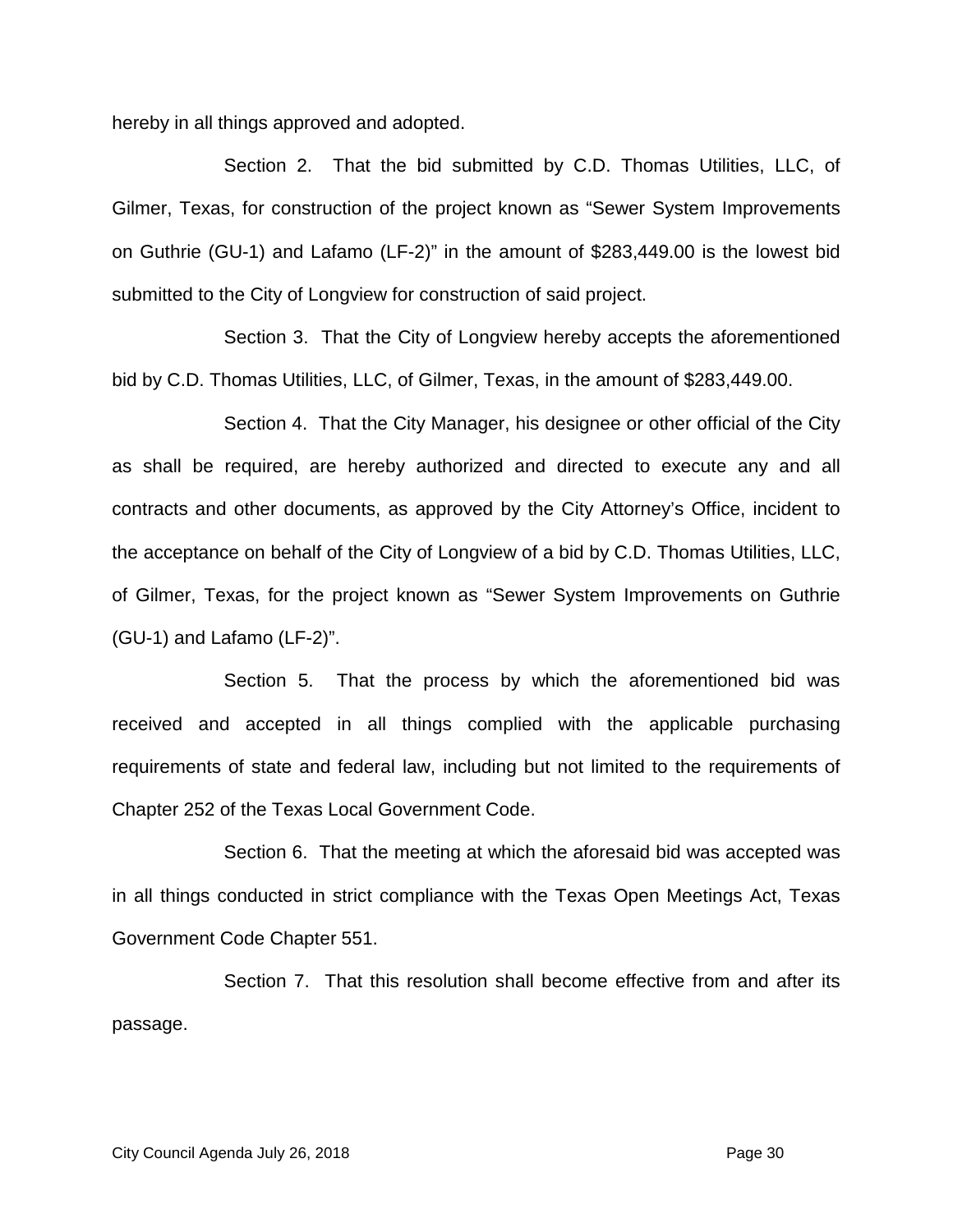PASSED AND APPROVED this 26<sup>th</sup> day of July, 2018.

\_\_\_\_\_\_\_\_\_\_\_\_\_\_\_\_\_\_\_\_\_\_\_\_\_ Dr. Andy Mack Mayor

ATTEST:

\_\_\_\_\_\_\_\_\_\_\_\_\_\_\_\_\_\_\_\_\_\_\_\_\_ Angie Shepard City Secretary

APPROVED AS TO FORM:

\_\_\_\_\_\_\_\_\_\_\_\_\_\_\_\_\_\_\_\_\_\_\_\_\_ Jim Finley City Attorney

R PW BID 2017 SEWER SYSTEM IMPROVE PROJECT 7-26-18